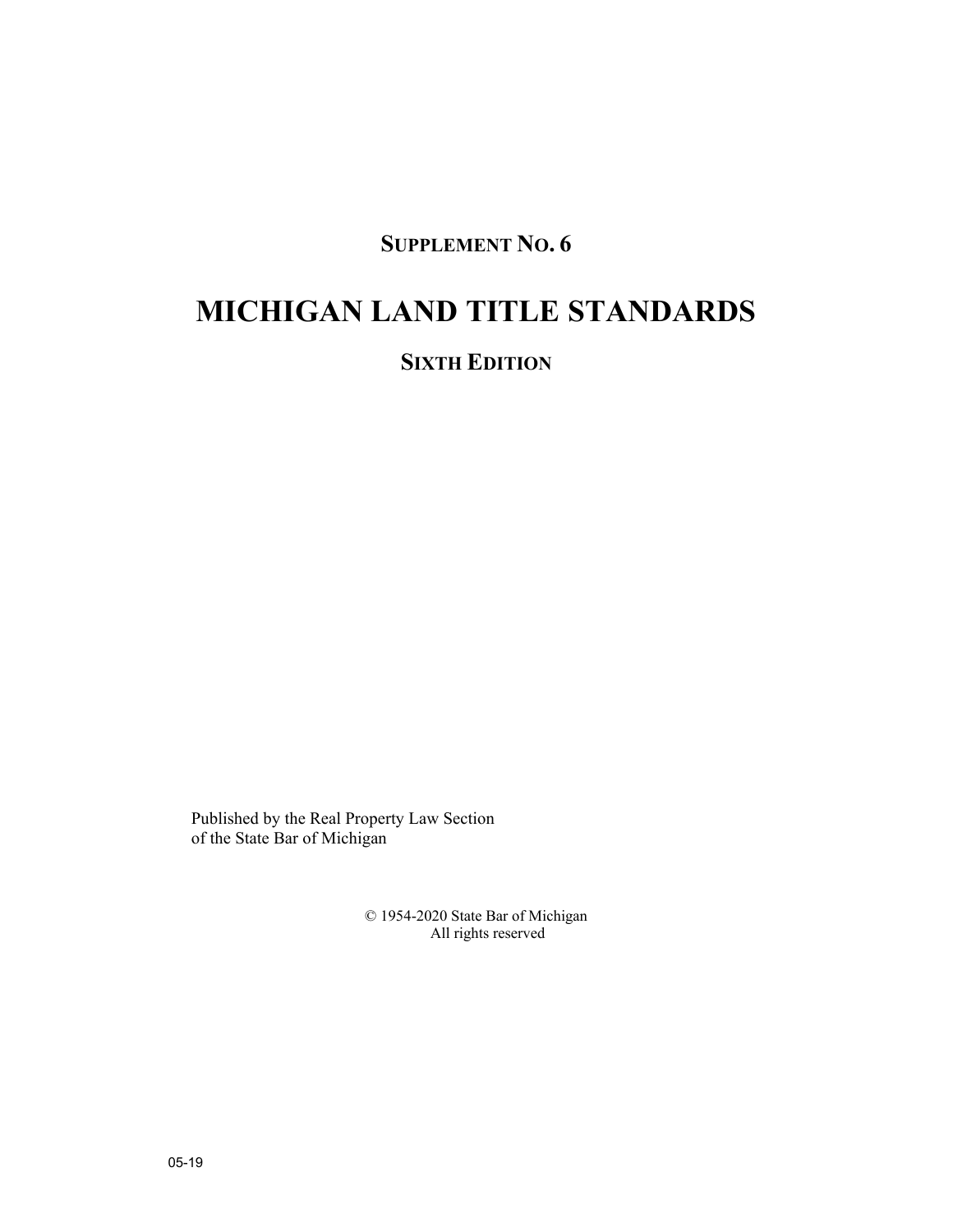## **PREFACE TO MICHIGAN LAND TITLE STANDARDS**

#### **SIXTH EDITION (through Supplement No. 6)**

The Sixth Edition of Michigan Land Title Standards (including Supplement No. 1, Supplement No. 2, Supplement No. 3, Supplement No. 4, Supplement No. 5 and Supplement No. 6) has been prepared by the Land Title Standards Committee of the Real Property Law Section of the State Bar of Michigan and published by the Real Property Law Section.

First published in the 1950s, the Michigan Land Title Standards is a series of selected statements of the law of land titles, as supported by applicable statutes and case law. Each Standard is a concise statement of a principle of law, accompanied by problems which illustrate the proper application of the principle. Each Standard includes specific references to the statutes and cases which provide the legal authority for the principle addressed. Some of the Standards include explanatory comments by the Committee.

The Committee has taken care to include only those principles of land title law which are clearly supported by the law of Michigan or, where applicable, by the law of the United States, and for which there are supporting statutes or published cases which are definitive in their effect or holding. Points of law that are subject to dispute or uncertainty, or as to which there are conflicting opinions, have not been included in the Standards, even if a particular interpretation may be commonly accepted in practice. The Standards are not intended as a treatise on land title law, but rather consist of selected statements of legal principles to guide lawyers on the legal effect of land title instruments.

The Standards have played a significant role in promoting the certainty and continuity of Michigan's principles of real property law, the importance of which was noted in a decision of our Supreme Court:<sup>1</sup>

[I]f there is any realm within which the values served by stare decisis - stability, predictability, and continuity -- must be most certainly maintained, it must be within the realm of property law. For this reason, "[t]his Court has previously declared that stare decisis is to be strictly observed where past decisions establish 'rules of property' that induce extensive reliance."

\* \* \* \*

The justification for this rule is not to be found in rigid fidelity to precedent, but conscience. . . . Judicial "rules of property" create value, and the passage of time induces a belief in their stability that generates

<sup>1</sup> 2000 *Baum Family Trust v Babel*, 488 Mich 136, 172; 793 NW2d 633 (2010), citing *Bott v Natural Resources Comm*, 415 Mich 45, 77-78; 327 NW2d 838 (1982).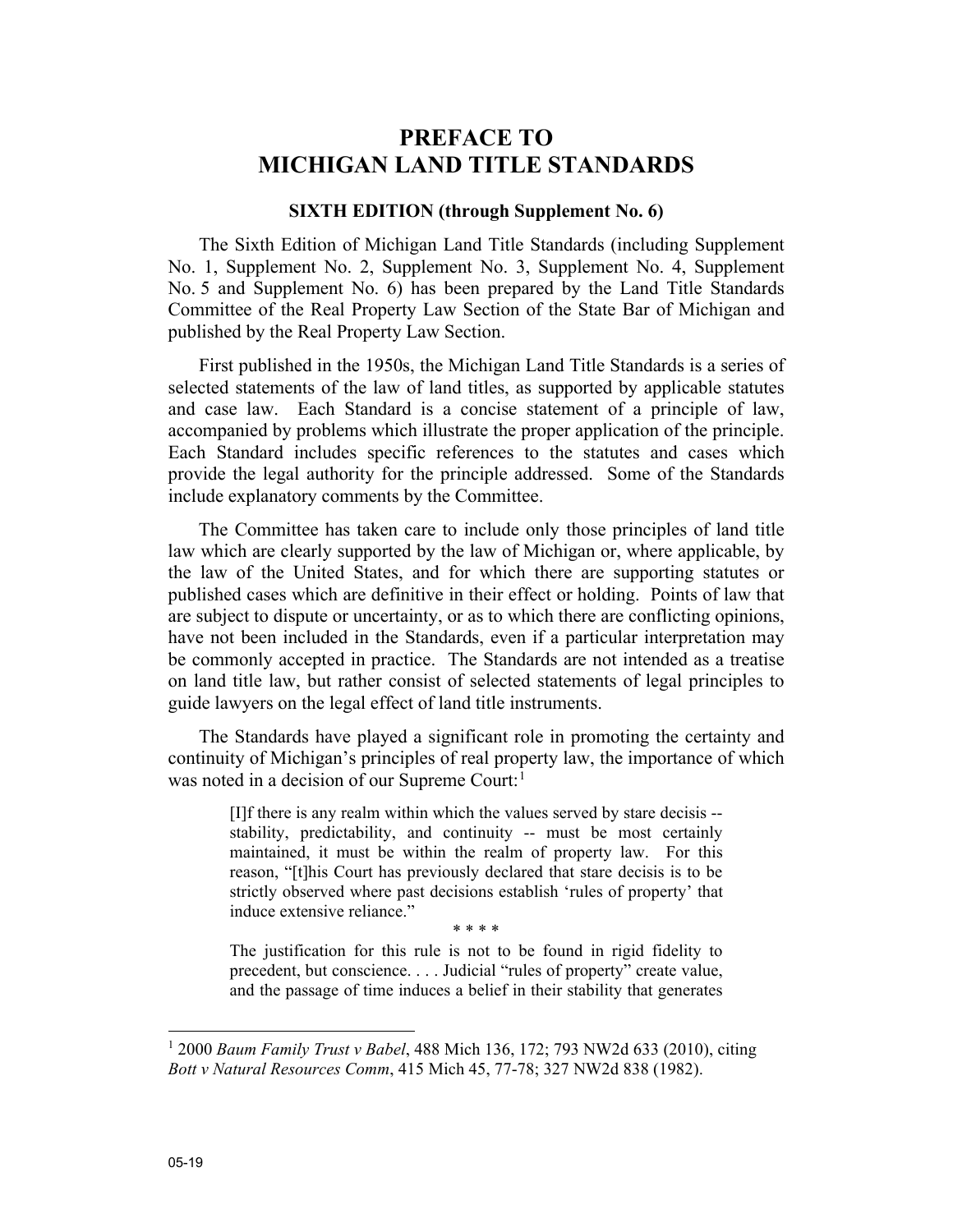commitments of human energy and capital.

During the more than 60 years since their initial publication, the Standards have come to be regarded as an authoritative reference on the law of land titles and other aspects of real property law as developed and interpreted in Michigan. Trial and appellate courts have frequently cited the Standards in support of the legal principles relied upon in decisions in real property cases. Indeed, the Michigan Land Title Standards are generally regarded as among the most complete and authoritative of all the state land title standards in the United States.

The Committee has been ably guided by the following Chairpersons: Ralph W. Aigler (1953-54), James H. Hudnut (1954-55), Ralph Jossman (1955-59), Cyrus M. Poppen (1959-61), Ray L. Potter (1961-63), Clarence W. Videan (1963-64), Reuben M. Waterman (1964-65), F. Norman Higgs (1965-66), T. Gerald McShane (1966-69), Frank L. Charbonneau (1969-71), James W. Draper (1971-74), Myron Winegarden (1974-76), Andrew Cooke (1976-78), Paul A. Ward (1978-80), John R. Baker (1980-83), Carl A. Hasselwander (1983-85), Janet L. Kinzinger (1985-88), Thomas C. Simpson (1988-90), Gerard K. Knorr (1990-91), Russell A. McNair, Jr. (1991-92), Anne H. Hiemstra (1992-93), C. Robert Wartell (1993-95), James R. Brown (1995-98), Dennis W. Hagerty (1998- 2001), James E. Reed (2001-04), Robert D. Mollhagen (2004-07), Russell E. Prins (2007-10), James M. Marquardt (2010-13), Brian J. Page (2013-15), Catharine B. LaMont (2015 -17), Lawrence M. Dudek (2017-19) and C. Kim Shierk (2019-2020).

The Committee continuously reviews and revises the Standards and prepares new Standards to include new subject matter and authorities and to reflect changes in the law. New and revised Standards are published in periodic supplements. The Committee welcomes comments and suggestions from all interested members of the Bar.

#### MICHIGAN LAND TITLE STANDARDS COMMITTEE

Lansing, Michigan May, 2019

> © 1954-2020 State Bar of Michigan All rights reserved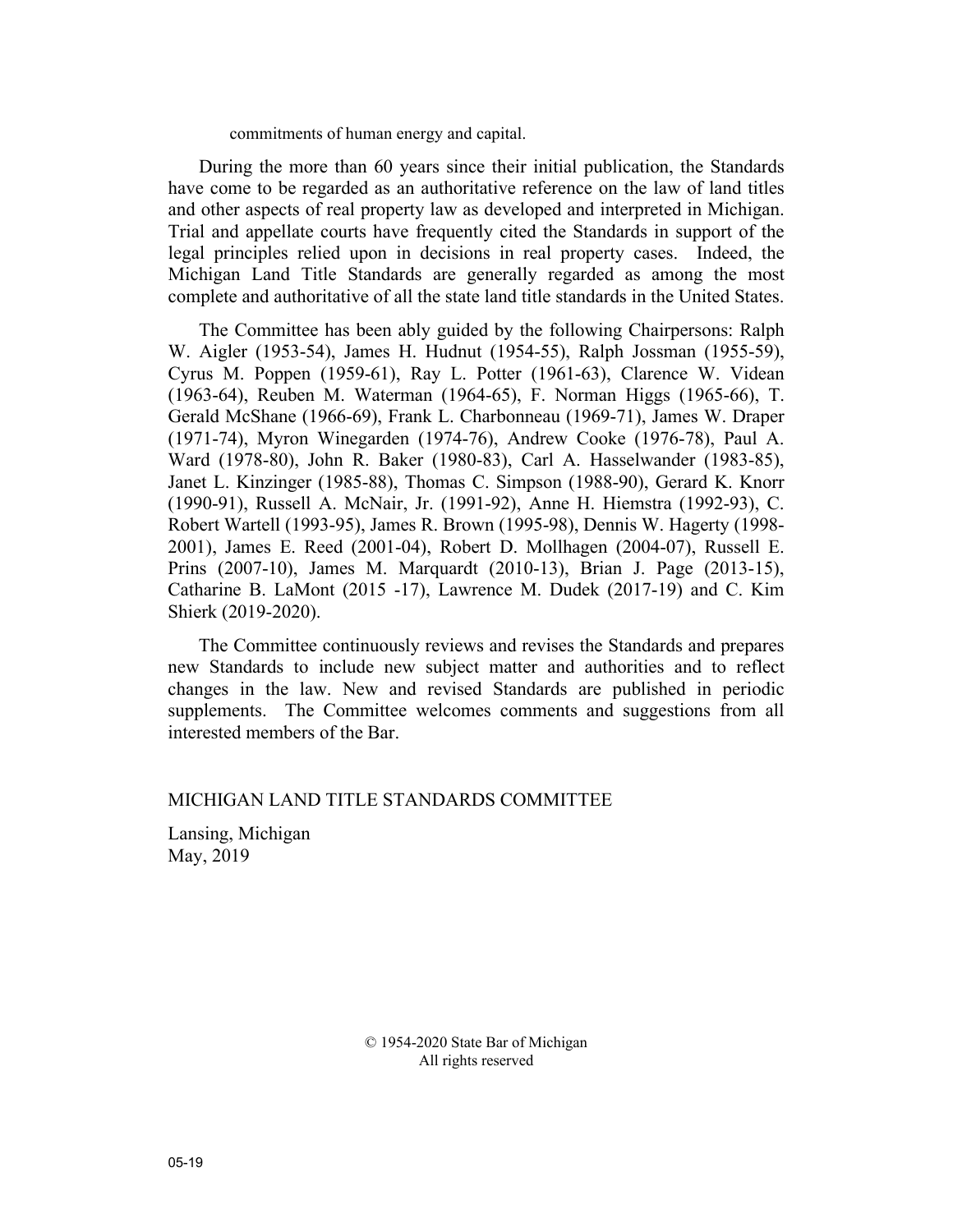#### **2019 - 2020 MICHIGAN LAND TITLE STANDARDS COMMITTEE**

C. Kim Shierk, Chairperson Jeffrey C. Hicks, Vice-Chairperson Kelly A. Myers, Secretary

#### **Committee Members**

| Frank C. Aiello, Auburn Hills         | David H. Martyn, Brighton            |
|---------------------------------------|--------------------------------------|
| Stacey L. Barbe, Bloomfield Hills     | Kelly A. Myers, Howell               |
| Karen L. Boore, Troy                  | Robert R. Nix II, Detroit            |
| James R. Brown, Grand Rapids          | Brian J. Page, Grand Rapids          |
| John G. Cameron, Jr., Grand Rapids    | Russell E. Prins, East Lansing       |
| Stephen E. Dawson, Troy               | James E. Reed, Battle Creek          |
| Lawrence M. Dudek, Detroit            | Philip T. Savich, Bay Harbor         |
| Dennis W. Hagerty, Ann Arbor          | Nicholas P. Scavone, Jr., Detroit    |
| Brian P. Henry, Bloomfield Hills      | Daniel J. Schairbaum, Detroit        |
| Jeffrey C. Hicks, Mason               | Emily R. Schey-Kaczander, Southfield |
| William E. Hosler III, Birmingham     | C. Kim Shierk, Birmingham            |
| Catharine B. LaMont, Bloomfield Hills | Kevin T. Smith, Owosso               |
| James P. Lanzetta, Southfield         | Anthony J. Viviani, Farmington Hills |
| James M. Marquardt, Kalamazoo         |                                      |

#### **Emeritus Members**

| John R. Baker, Baraga         | Gerard K. Knorr, Rochester Hills    |
|-------------------------------|-------------------------------------|
| Ronald T. Barrows, Washington | Russell A. McNair, Jr., Detroit     |
| Maurice S. Binkow, Detroit    | Robert D. Mollhagen, Novi           |
| William H. Darbee, Bay City   | Phyllis G. Rozof, Plymouth          |
| Janet L. Kinzinger, Milford   | Thomas C. Simpson, Bloomfield Hills |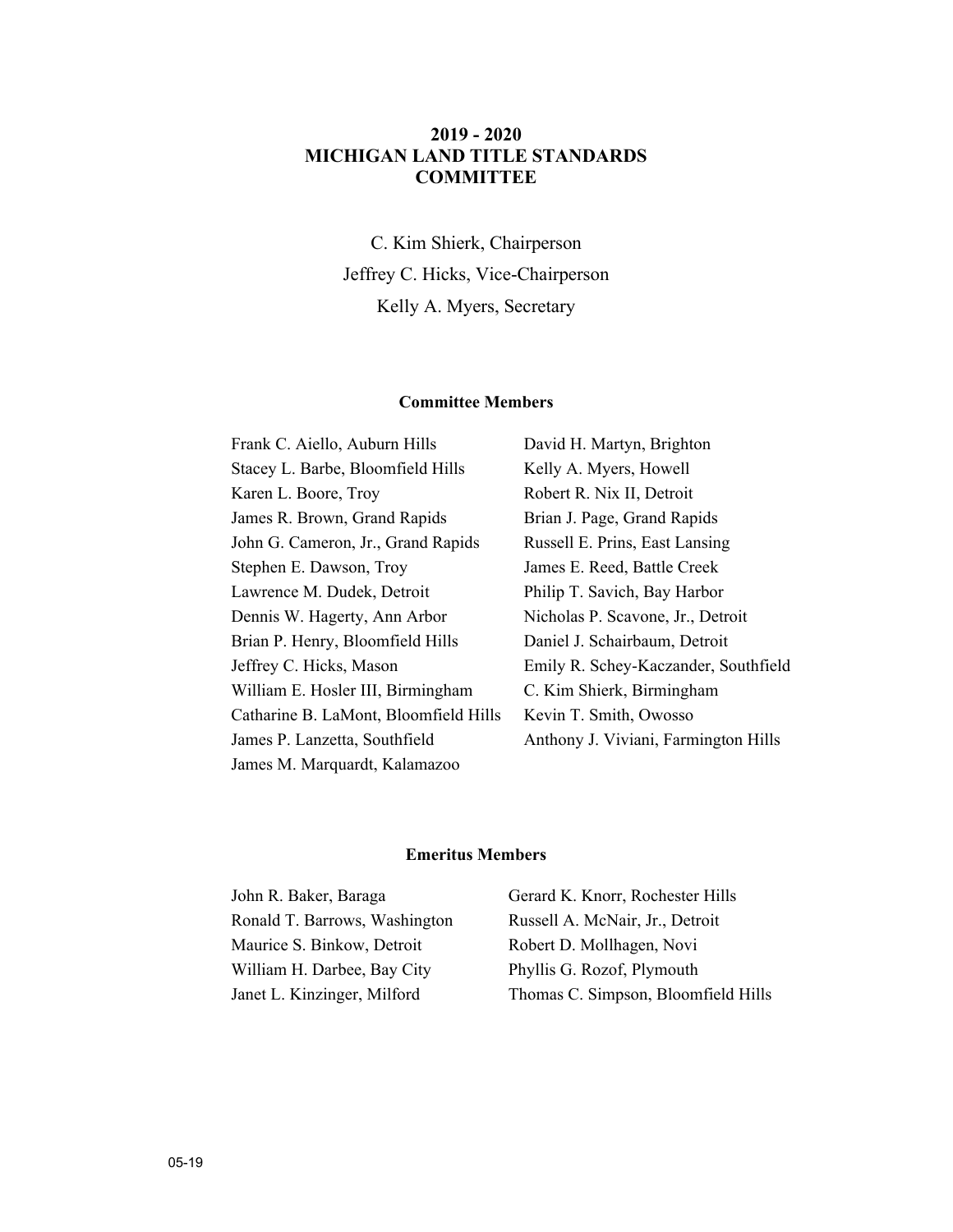## **MICHIGAN LAND TITLE STANDARDS SIXTH EDITION (through Supplement No. 6)**

## **TABLE OF CONTENTS**

### **CHAPTER I—THE MARKETABLE RECORD TITLE ACT**

#### **CHAPTER II—NAMES**

#### **CHAPTER III—EXECUTION, ACKNOWLEDGMENT AND RECORDING OF CONVEYANCES**

| Execution and Delivery of Instrument on Legal Holiday or Sunday  3.2                  |  |
|---------------------------------------------------------------------------------------|--|
|                                                                                       |  |
|                                                                                       |  |
|                                                                                       |  |
| Absence of Federal Documentary Stamps from Deed Executed                              |  |
|                                                                                       |  |
| Absence of Michigan Documentary Stamps on Recorded Instrument 3.7                     |  |
| Applicability of Michigan Recording Requirements to Conveyance                        |  |
|                                                                                       |  |
|                                                                                       |  |
| Acknowledgment of Instruments Executed in United States Outside of Michigan 3.10      |  |
| Acknowledgment of Instrument Executed Within United States                            |  |
|                                                                                       |  |
| <b>Acknowledgment of Instrument Executed in Foreign Country</b>                       |  |
|                                                                                       |  |
| Acknowledgment of Instrument Executed in Foreign Country                              |  |
|                                                                                       |  |
|                                                                                       |  |
|                                                                                       |  |
| Instrument of Conveyance Pursuant to Durable Power of Attorney 3.16                   |  |
| Power of Attorney for Conveyance of Interest in Real Property Strictly Construed 3.17 |  |
| Unrecorded Conveyance Void against Subsequent Purchaser                               |  |
|                                                                                       |  |
| Recording of Copy of Lost or Destroyed Unrecorded Mortgage with Attached              |  |
|                                                                                       |  |
| Affidavit to Correct Deficiencies in Names as Stated in Deed or Other Instrument      |  |
|                                                                                       |  |
|                                                                                       |  |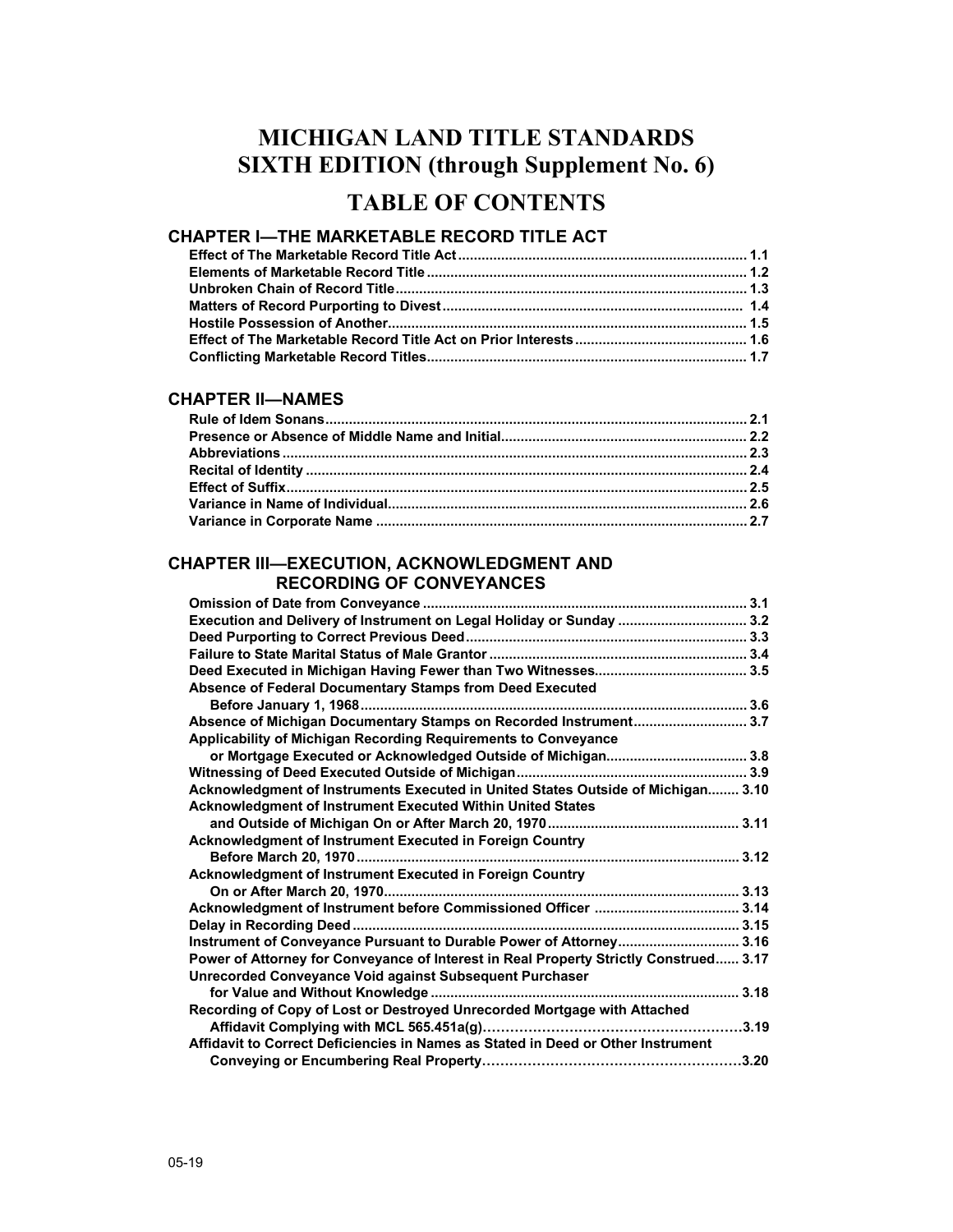#### **CHAPTER IV—DOWER**

| WITHDRAWN (Non-Resident Wife Has No Inchoate Dower in Real Property of Her |  |
|----------------------------------------------------------------------------|--|
|                                                                            |  |
| Barring Dower by Conveyance to Husband's Successor in Interest 4.8         |  |
|                                                                            |  |
|                                                                            |  |
|                                                                            |  |

#### **CHAPTER V—HOMESTEAD**

| Deed or Assignment of Homestead Land On or After January 1, 1964  5.2             |  |
|-----------------------------------------------------------------------------------|--|
|                                                                                   |  |
| WITHDRAWN (Validation of Mortgages, Deeds and Assignments of Homestead Land). 5.4 |  |

#### **CHAPTER Vl—JOINT TENANCY AND TENANCY BY THE ENTIRETIES**

| Conveyance of Entireties Property by One Spouse to Third Person  6.9                  |  |
|---------------------------------------------------------------------------------------|--|
|                                                                                       |  |
| Deed in Which Grantor is Also Grantee On or After October 14, 1955 6.11               |  |
|                                                                                       |  |
| Requirement for Recording Conveyance from Survivor On or After October 11, 1947. 6.13 |  |
| Effect of Failure of Divorce Judgment to Dispose of Real Property  6.14               |  |
|                                                                                       |  |

#### **CHAPTER Vll—CONVEYANCES BY ESTATE FIDUCIARIES AND TITLES DERIVED FROM ESTATES OF DECEDENTS**

| Deed Under Power of Sale Granted to Two or More Personal Representatives  7.5 |  |
|-------------------------------------------------------------------------------|--|
|                                                                               |  |
| Testamentary Power to Sell Does Not Include Power to Mortgage In Supervised   |  |
|                                                                               |  |
|                                                                               |  |
|                                                                               |  |
|                                                                               |  |
| Purchase of Estate Real Property by Fiduciary After June 30, 1979             |  |
|                                                                               |  |
| Purchase of Estate Real Property by Fiduciary After March 31, 2000  7.11-2    |  |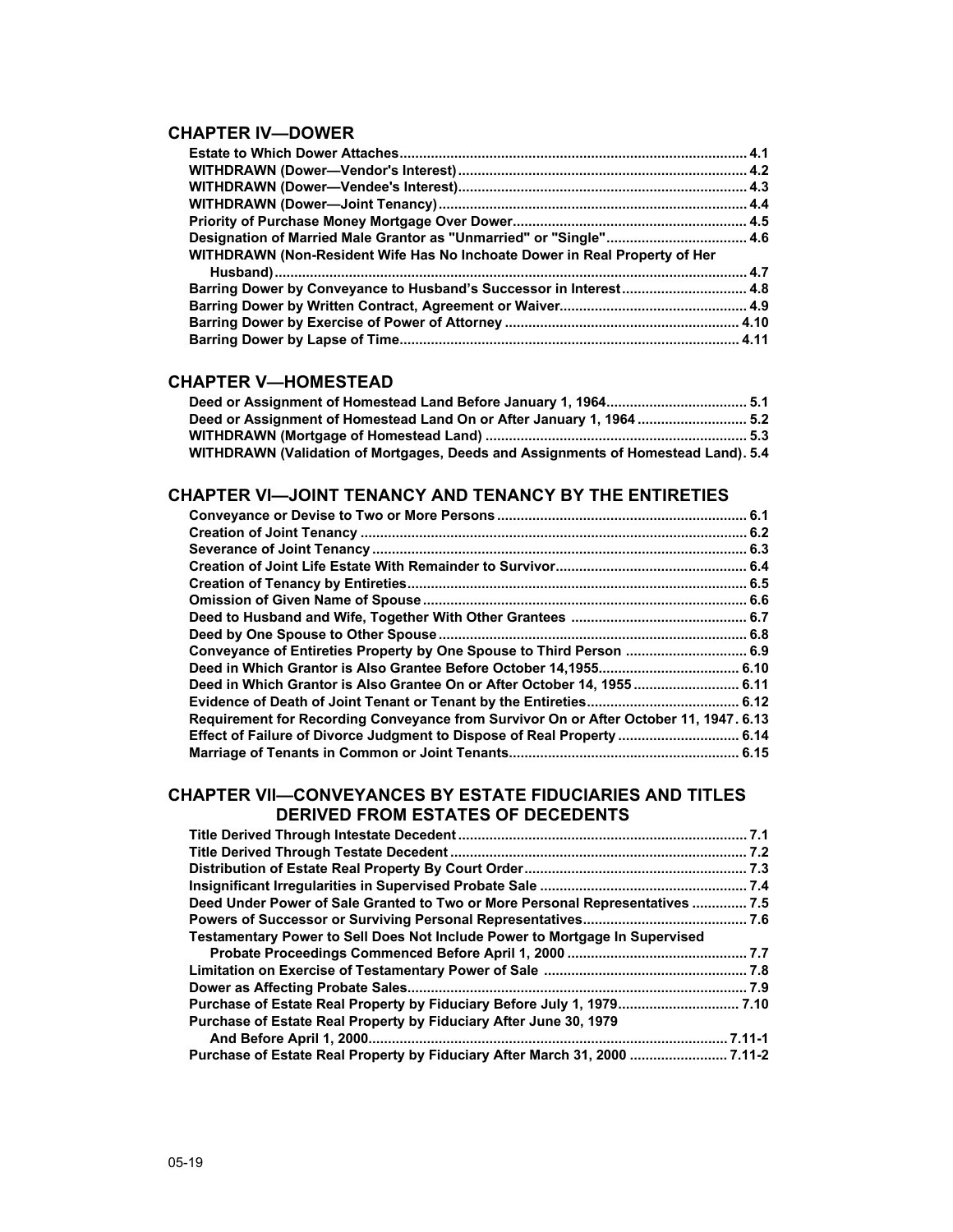| <b>Conveyance of Michigan Real Property By Foreign Fiduciary</b>           |  |
|----------------------------------------------------------------------------|--|
|                                                                            |  |
| <b>Conveyance of Michigan Real Property by Foreign Fiduciary Qualified</b> |  |
| As Personal Representative of Intestate Estate in Michigan After           |  |
|                                                                            |  |
| Conveyance of Michigan Real Property By Domiciliary Foreign Personal       |  |
| Representative Qualified As Personal Representative of Intestate           |  |
|                                                                            |  |
| Conveyance of Michigan Real Property By Foreign Fiduciary Qualified        |  |
| As Personal Representative of Testate Estate In Michigan After             |  |
|                                                                            |  |
| Conveyance of Michigan Real Property By Domiciliary Foreign Personal       |  |
| Representative Qualified as Personal Representative of Testate             |  |
|                                                                            |  |
|                                                                            |  |
| <b>Conveyance of Real Property By Independent Personal Representative</b>  |  |
|                                                                            |  |
| <b>Conveyance of Real Property By Personal Representative Appointed</b>    |  |
|                                                                            |  |
| Mortgage of Real Property By Independent Personal Representative           |  |
|                                                                            |  |
| Mortgage of Real Property By Personal Representative Appointed In Formal   |  |
|                                                                            |  |
|                                                                            |  |

### **CHAPTER VlIl—CONVEYANCES BY AND TO TRUSTEES**

| Deed Executed by Trustee Without Express or Implied Power of   |  |
|----------------------------------------------------------------|--|
|                                                                |  |
| Acquisition of Trust Real Property By Non-Testamentary Trustee |  |
|                                                                |  |
|                                                                |  |

## **CHAPTER IX—FUTURE INTERESTS**

| Application of Rule Against Perpetuities to Nonvested Interests                      |  |
|--------------------------------------------------------------------------------------|--|
| in Land Created Before March 1, 1847, or After September 22,                         |  |
|                                                                                      |  |
| Application of Rule Against Perpetuities to Class Gifts Effective Before             |  |
| March 1, 1847 or After September 22, 1949 and Prior to December 27, 1988  9.5        |  |
|                                                                                      |  |
| Application to Class Gifts of Statute Limiting Suspension of Power of Alienation 9.7 |  |
| Joint Application of Rule Against Perpetuities and Statute                           |  |
|                                                                                      |  |
| Alienability of Future Interests— Reversions, Remainders and Executory Interests 9.9 |  |
| Alienability of Future Interests-Rights of Entry and Possibilities of                |  |
|                                                                                      |  |
| Alienability of Future Interests—Rights of Entry and Possibilities of                |  |
|                                                                                      |  |
| Application of Uniform Statutory Rule Against Perpetuities to Nonvested              |  |
|                                                                                      |  |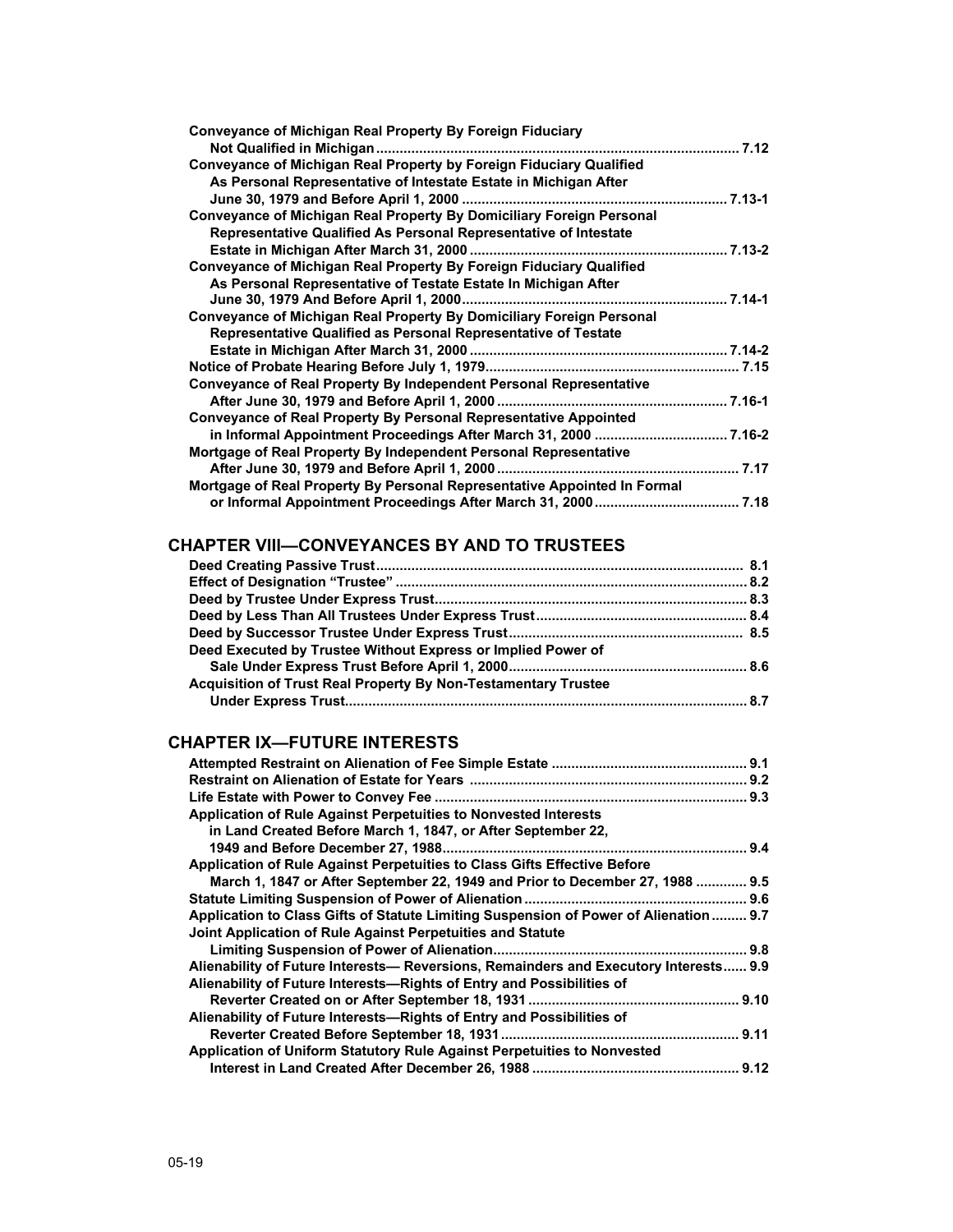| Period of Limitation for Enforcement of Possibilities of Reverter |  |
|-------------------------------------------------------------------|--|
|                                                                   |  |

### **CHAPTER X—CORPORATE CONVEYANCES**

#### **CHAPTER Xl—PARTNERSHIP CONVEYANCES**

| Conveyance of Partnership Real Property After Death of One or More Partners 11.4 |  |
|----------------------------------------------------------------------------------|--|
| Conveyance of Limited Partnership Real Property Before Dissolution 11.5          |  |
| Conveyance of Co-Partnership Real Property Subsequent to                         |  |
|                                                                                  |  |
| Partners' Authority to Convey Co-partnership Real Property                       |  |
|                                                                                  |  |
| <b>Effect of Statutory Conversion of Partnership to Limited Liability</b>        |  |
|                                                                                  |  |

## **CHAPTER Xll—LAND CONTRACTS**

| Land Contract Vendor's Title Imperfect at Time of Execution of Land Contract  12.1 |
|------------------------------------------------------------------------------------|
|                                                                                    |
|                                                                                    |
|                                                                                    |
| Deed Pursuant to Land Contract by Michigan Personal Representative                 |
|                                                                                    |
| Deed Pursuant to Land Contract of Michigan Real Property in Decedent's Estate      |
| By Foreign Personal Representative Not Appointed in Michigan  12.6                 |
| Forfeiture or Foreclosure of Land Contract of Real Property in                     |
|                                                                                    |
| Misdescription in Notice of Sale in Judicial Foreclosure of Land Contract  12.8    |
| Publication of Notice of Sale in Judicial Foreclosure of Land Contract 12.9        |
| Affidavit of Posting of Notice of Sale in Judicial Land Contract Foreclosure 12.10 |
| Confirmation of Report of Sale in Judicial Land Contract Foreclosure 12.11         |
| Misdescription in Deed Pursuant to Judicial Land Contract Foreclosure 12.12        |
|                                                                                    |
| Redemption from Judicial Land Contract Foreclosure Sale Tolled                     |
|                                                                                    |
| Forfeiture of Land Contract and Recovery of Possession by                          |
|                                                                                    |
| <b>Foreclosure of Land Contract by Michigan State Housing</b>                      |
|                                                                                    |

### **CHAPTER XIII—RECORDED PLATS**

| Effect of Dedication of Land for Public Purpose in a Recorded Plat  13.1 |  |
|--------------------------------------------------------------------------|--|
| Acceptance of Dedication of Land for Public Use in Recorded Plat 13.2    |  |
|                                                                          |  |
|                                                                          |  |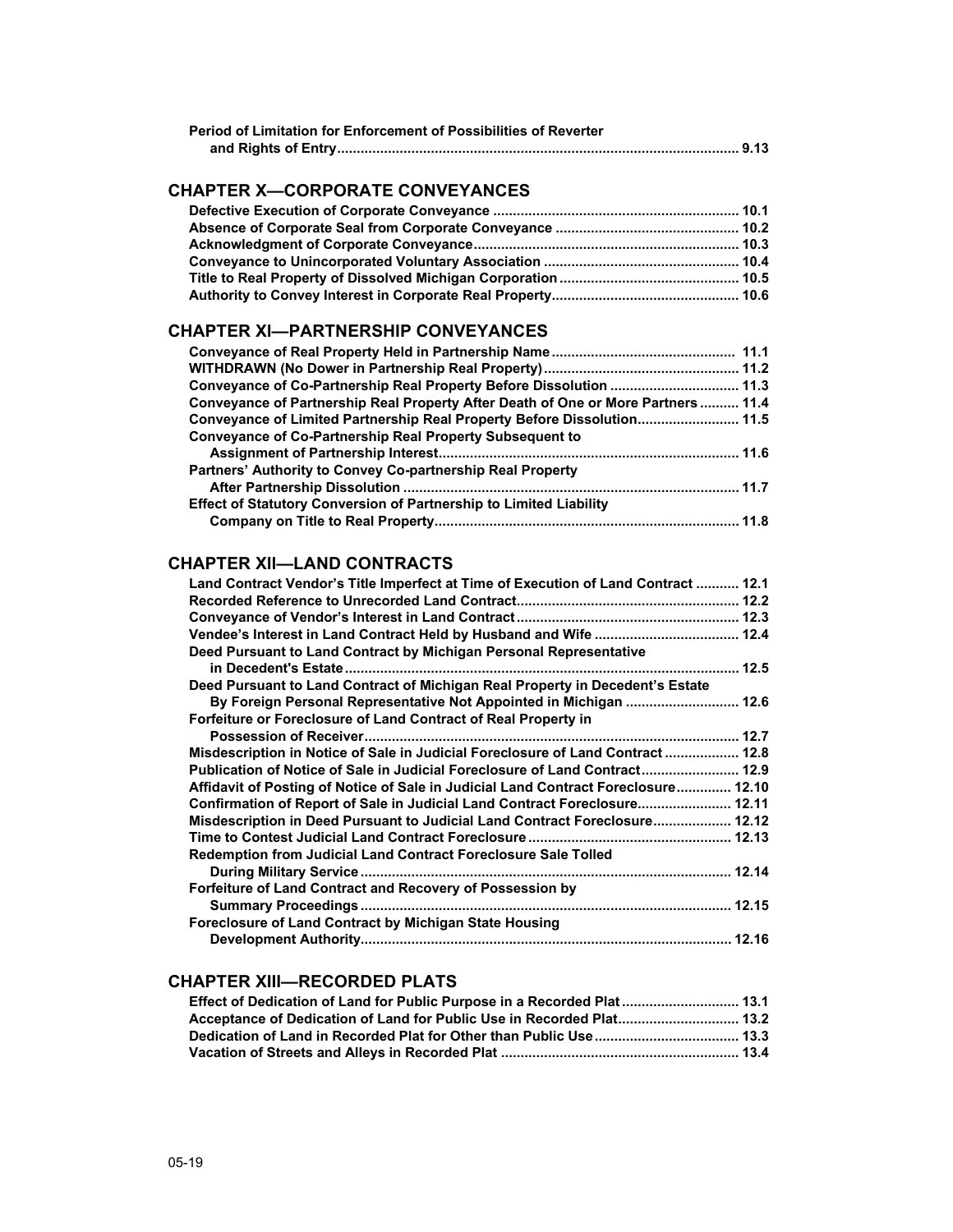### **CHAPTER XIV—EASEMENTS**

| <b>Extinguishment of Easement by Merger of Dominant and Servient Estates 14.5</b> |  |
|-----------------------------------------------------------------------------------|--|
|                                                                                   |  |
|                                                                                   |  |
|                                                                                   |  |
|                                                                                   |  |
|                                                                                   |  |

### **CHAPTER XV—MINERAL INTERESTS**

#### **CHAPTER XVI—MORTGAGES AND MORTGAGE FORECLOSURES**

| <b>Effect of Mortgage Purporting to Correct or Modify Real Property</b>          |  |
|----------------------------------------------------------------------------------|--|
|                                                                                  |  |
|                                                                                  |  |
| Effect of Subsequent Conveyance by Mortgage Holder Who Acquires Fee Title  16.4  |  |
|                                                                                  |  |
|                                                                                  |  |
| Discharge or Assignment of Mortgage By Michigan Probate Fiduciary 16.7           |  |
| Discharge or Assignment of Mortgage Before April 1, 2000 by                      |  |
|                                                                                  |  |
| Discharge or Assignment of Mortgage by Domiciliary Foreign                       |  |
|                                                                                  |  |
|                                                                                  |  |
|                                                                                  |  |
| Attempted Foreclosure by Advertisement of Mortgage Not Containing                |  |
|                                                                                  |  |
| Recording of Mortgage and Assignment of Mortgage                                 |  |
|                                                                                  |  |
|                                                                                  |  |
| Effect on Junior Federal Tax Lien of Mortgage Foreclosure by Advertisement       |  |
|                                                                                  |  |
| Effect on Junior Federal Tax Lien of Mortgage Foreclosure by Advertisement       |  |
| with Sale Held On or After November 3,1966 and Initial Publication of            |  |
|                                                                                  |  |
| Effect on Junior Federal Tax Lien of Mortgage Foreclosure by                     |  |
|                                                                                  |  |
| Omission of or Error in Mortgagor's Name in Notice of Sale in                    |  |
|                                                                                  |  |
| Omission of Name of Foreclosing Assignee of Record in Published                  |  |
|                                                                                  |  |
| Inclusion of Length of Redemption Period in Published Notice                     |  |
|                                                                                  |  |
| Irregularities in Published Notice of Sale in Foreclosure by Advertisement 16.21 |  |
| Matters Required to be Included in Notice of Sale in                             |  |
|                                                                                  |  |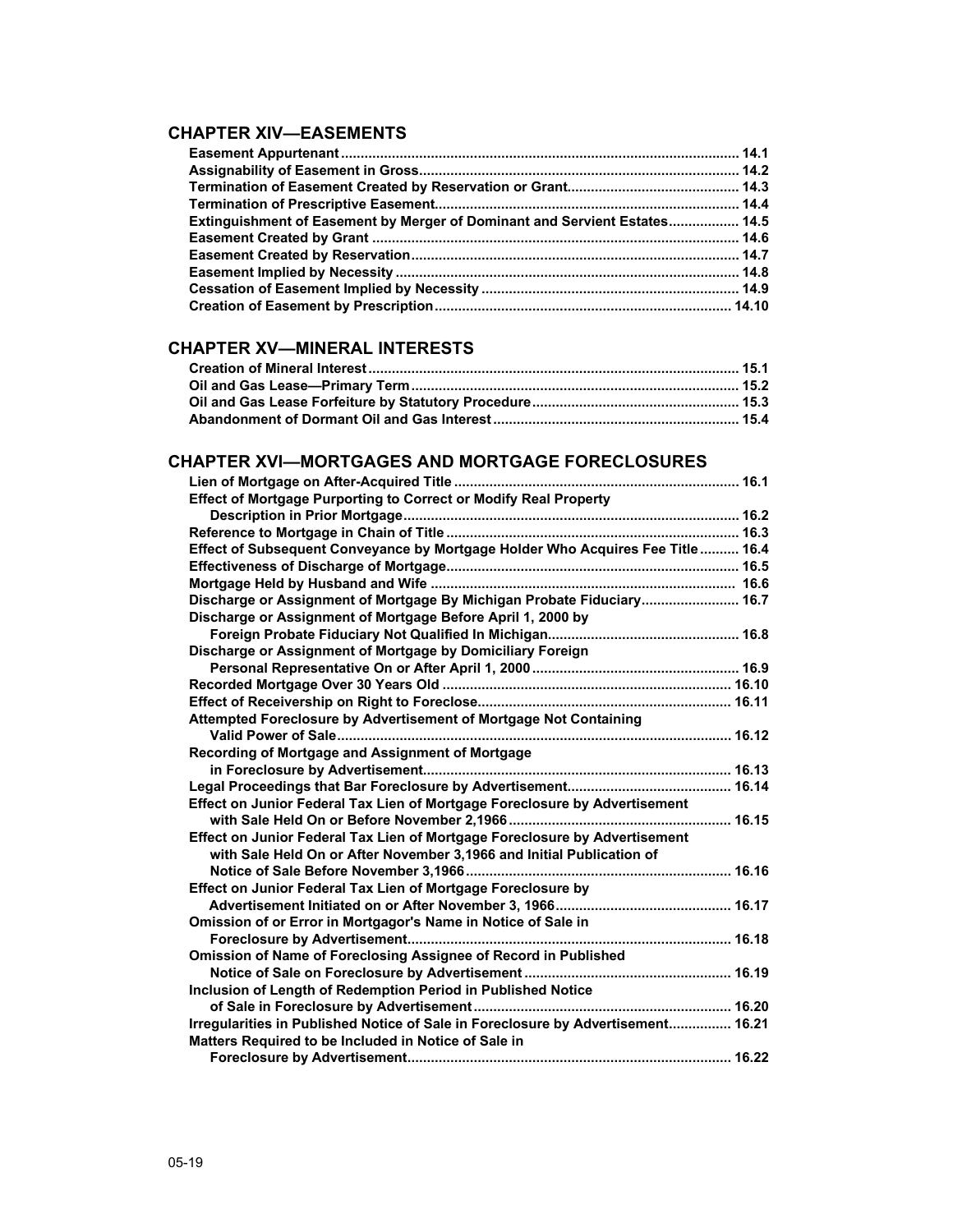| Time Required Between First Publication and Foreclosure Sale 16.23                   |  |
|--------------------------------------------------------------------------------------|--|
|                                                                                      |  |
|                                                                                      |  |
|                                                                                      |  |
| Effect of Military Service on Validity of Sale in Foreclosure by Advertisement 16.27 |  |
| Effect of Failure to Record Deed Within 20 Days After Sale                           |  |
|                                                                                      |  |
|                                                                                      |  |
| Misdescription in Notice of Sale in Judicial Mortgage Foreclosure  16.30             |  |
| Publication and Posting of Notice of Sale in Judicial Mortgage Foreclosure 16.31     |  |
| Affidavit of Posting of Notice of Sale in Judicial Mortgage Foreclosure 16.32        |  |
| Necessity of Confirmation of Report of Sale in Judicial Mortgage Foreclosure 16.33   |  |
| Misdescription in Deed Pursuant to Judicial Mortgage Foreclosure 16.34               |  |
| Time to Contest Sale Pursuant to Judicial Mortgage Foreclosure  16.35                |  |
| Effect of Military Service on Redemption from Foreclosure Sale  16.36                |  |
|                                                                                      |  |
| Assignment of Rents Securing Mortgage Which is Not Trust Mortgage 16.38              |  |
| Foreclosure of Mortgage Held by Michigan State Housing                               |  |
|                                                                                      |  |
|                                                                                      |  |
|                                                                                      |  |
| Purchase by Mortgagee at Sale on Foreclosure by Advertisement 16.42                  |  |
| Inadequacy of Bid Price at Sale on Foreclosure by Advertisement 16.43                |  |
|                                                                                      |  |
| Interest Acquired by Purchaser at Mortgage Foreclosure Sale  16.45                   |  |
| Affidavit Purporting to Set Aside Foreclosure Sale by Advertisement 16.46            |  |

#### **CHAPTER XVII—CONSTRUCTION LIENS**

| Right to Construction Lien for Improvement Other Than to Residential                   |  |
|----------------------------------------------------------------------------------------|--|
|                                                                                        |  |
| Right to Construction Lien for Improvement to Residential Structure 17.3               |  |
|                                                                                        |  |
|                                                                                        |  |
|                                                                                        |  |
| Priority of Construction Lien Over Liens, Encumbrances and Other Interests 17.7        |  |
| Priority of Mortgage, Lien, Encumbrance or Other Interest Over Construction Lien  17.8 |  |

### **CHAPTER XVIII—ATTACHMENTS**

| Priority as Between Attachment and Unrecorded Prior Conveyance 18.2 |  |
|---------------------------------------------------------------------|--|

#### **CHAPTER XIX—EXECUTION LEVIES AND SALES**

## **CHAPTER XX—FEDERAL TAX LIENS**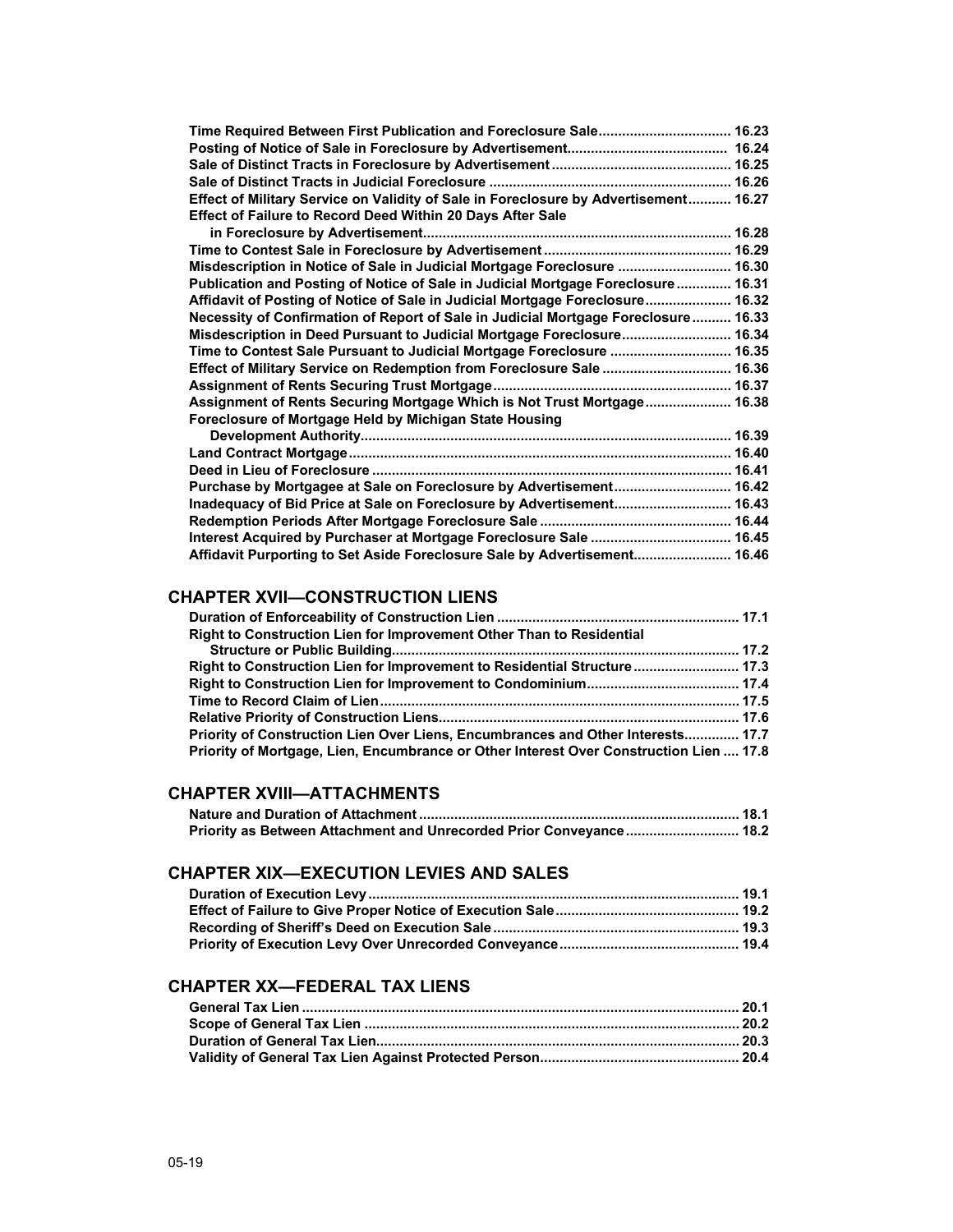| Interest Superior to Federal Tax Lien Recorded and Indexed—"Superpriority" 20.5           |
|-------------------------------------------------------------------------------------------|
| 20.6                                                                                      |
| Effect of Filing and Refiling Notice of General Tax Lien for Recording and Indexing  20.7 |
| 20.8                                                                                      |
| Divesting Property of Estate Tax Lien Upon Conveyance by Surviving Tenant<br>20.9         |
| Divesting Real Property of Estate Tax Lien Through Sale or                                |
| 20.10                                                                                     |
| 20.11                                                                                     |
| 20.12                                                                                     |
| Scope and Priority of Special Lien for Additional Estate Tax Attributable to Value        |
| of Real Property Used in Operation of Farm or other Qualifying Business<br>20.13          |
| 20.14                                                                                     |
| 20.15                                                                                     |
| 20.16                                                                                     |
| Release, Discharge, Subordination and Nonattachment of Federal Tax Lien<br>20.17          |
| 20.18                                                                                     |

## **CHAPTER XXI—STATE TAX LIENS**

|  | State Tax Lien for Taxes Administered By Michigan Department of Treasury  21.1 |  |  |
|--|--------------------------------------------------------------------------------|--|--|
|  |                                                                                |  |  |

#### **CHAPTER XXII—TAX TITLES**

| Effect of Certificate of Error Recorded by Foreclosing Governmental               |            |
|-----------------------------------------------------------------------------------|------------|
|                                                                                   |            |
|                                                                                   |            |
| Deed of Real Property Reverted Before April 1, 1976 Pursuant to                   |            |
|                                                                                   |            |
| Deed of Real Property Reverted After March 31, 1976 Pursuant to                   |            |
|                                                                                   |            |
| Deed of Real Property Foreclosed Pursuant to MCL 211.78 - 211.78o22.5B            |            |
|                                                                                   |            |
| Effect of Tax Sale Proceeding After July 2, 1937 and Before August 28, 1964 on    |            |
| Liens and Encumbrances on Real Property Acquired by State at Tax Sale  22.7       |            |
| Effect of Tax Sale Proceeding After August 27, 1964 and Before December 14, 1990, |            |
| on Liens and Encumbrances on Real Property Acquired by State at Tax Sale  22.8    |            |
| Effect of Tax Sale Proceedings Pursuant to MCL 211.60 Through 211.70              |            |
| After December 13, 1990 on Liens and Encumbrances on Real                         |            |
|                                                                                   |            |
| <b>Effect of Tax Foreclosure Proceeding on Liens and Encumbrances</b>             |            |
| on Real Property Acquired by a Foreclosing Governmental Unit                      |            |
| Through a Judgment of Foreclosure Pursuant to MCL 211.78k                         |            |
|                                                                                   |            |
| <b>Effect of Tax Foreclosure Proceeding on Liens and Encumbrances</b>             |            |
| on Real Property Acquired by a Foreclosing Governmental Unit                      |            |
| Through a Judgment of Foreclosure Pursuant to MCL 211.78k                         |            |
|                                                                                   | $22.9 - 3$ |
| <b>Effect of Tax Sale or Tax Foreclosure Proceeding on Real Property Interest</b> |            |
|                                                                                   |            |
|                                                                                   |            |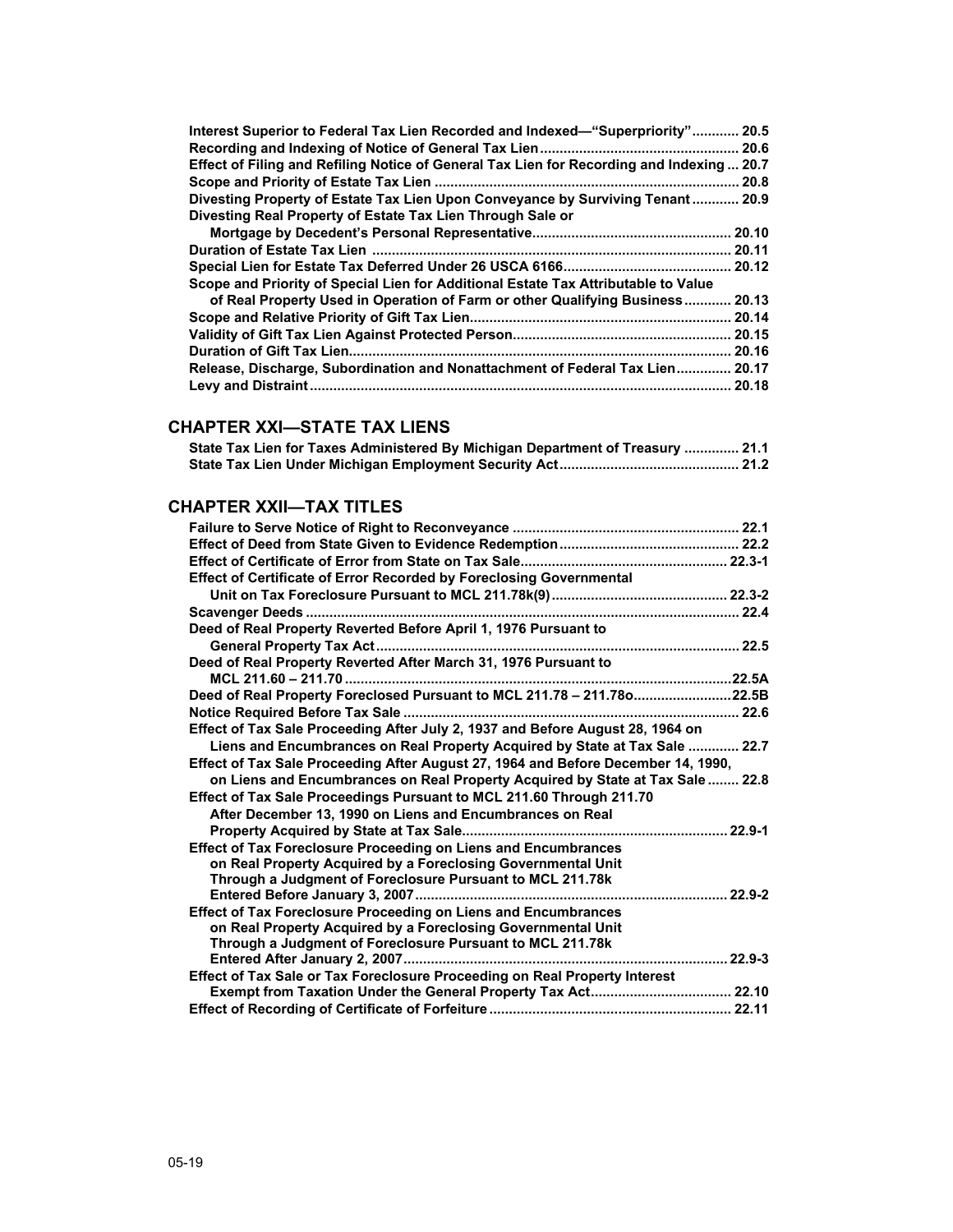#### **CHAPTER XXIII—DESCRIPTIONS**

| Strict Interpretation of Unambiguous Description……………………………………………………… 23.1 |  |
|----------------------------------------------------------------------------|--|
|                                                                            |  |

#### **CHAPTER XXIV—SUBMERGED LAND, NAVIGATIONAL SERVITUDE AND RIPARIAN RIGHTS**

| Title to Land Submerged by Waters of Natural Watercourses Other |  |
|-----------------------------------------------------------------|--|
|                                                                 |  |
|                                                                 |  |
|                                                                 |  |
|                                                                 |  |
|                                                                 |  |

#### **CHAPTER XXV—PROFIT à PRENDRE**

#### **CHAPTER XXVI—BANKRUPTCY**

| <b>Effect of Commencement of Bankruptcy Case on Bankruptcy Debtor's</b>       |            |
|-------------------------------------------------------------------------------|------------|
|                                                                               |            |
| Effect of Commencement of Bankruptcy Case on Foreclosure of                   |            |
|                                                                               |            |
| Effect of Commencement of Bankruptcy Case on Forfeiture of Land Contract 26.3 |            |
| Effect on Interest of Land Contract Vendee of Rejection of Land               |            |
|                                                                               |            |
| Sale or Lease of Real Property by Bankruptcy Trustee or Debtor                |            |
|                                                                               | $26.5 - 1$ |
| Sale or Lease of Real Property by Bankruptcy Trustee or Debtor                |            |
|                                                                               |            |
| Sale of Real Property by Bankruptcy Trustee or Debtor Free and                |            |
|                                                                               |            |
| <b>Effect of Commencement of Bankruptcy Case on Property Tax</b>              |            |
|                                                                               |            |
| Effect of Bankruptcy Case Commenced On or After October 22, 1994              |            |
|                                                                               | .26.7      |
| <b>Effect of Commencement of Bankruptcy Case on Unrecorded</b>                |            |
|                                                                               | . 26.8     |
| <b>Effect of Commencement of Bankruptcy Case on Right to</b>                  |            |
|                                                                               |            |
|                                                                               |            |

#### **CHAPTER XXVII—LEASES**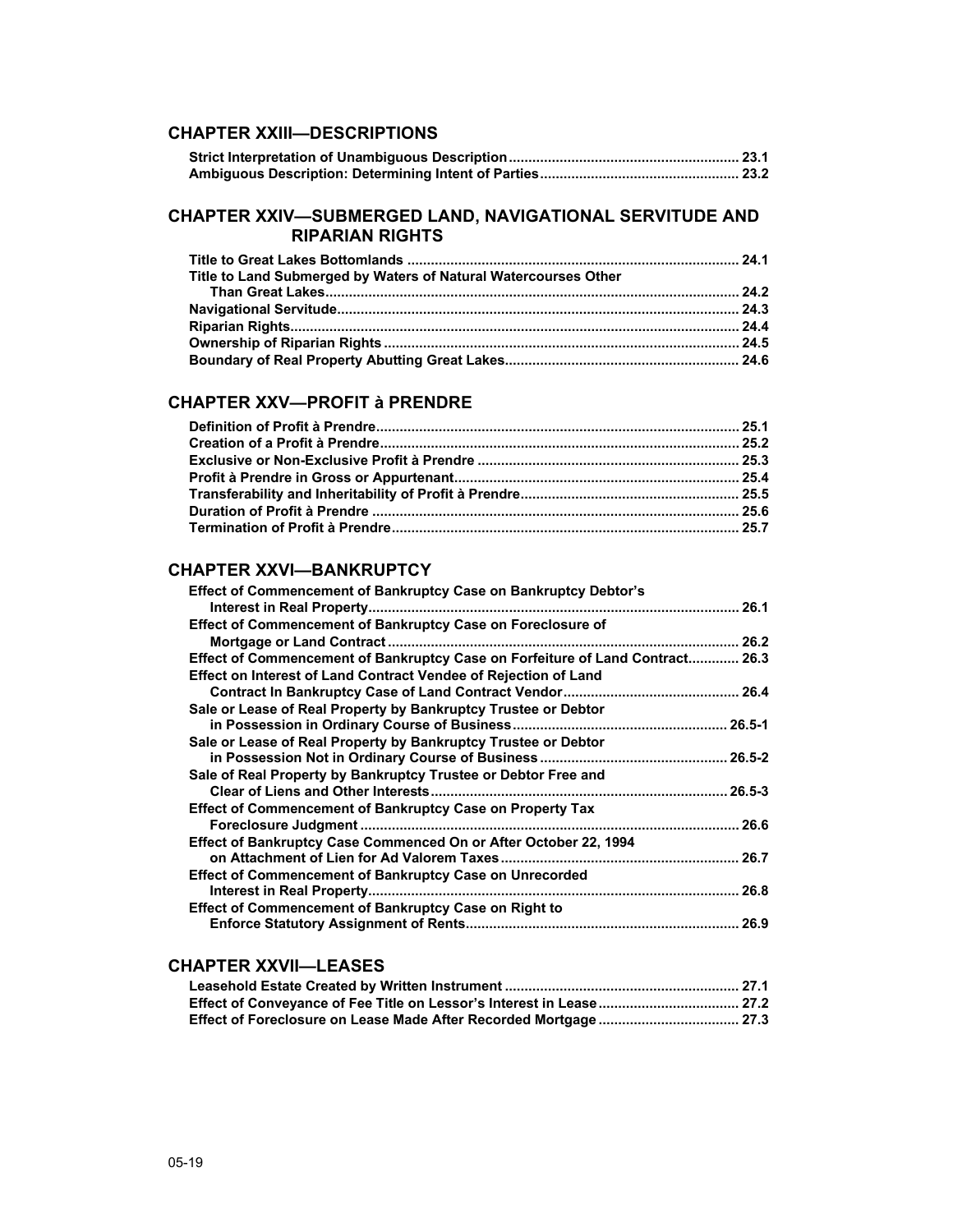#### **CHAPTER XXVIII—CONDOMINIUMS**

| Relocation of Boundaries Between Adjoining Condominium Units  28.2             |  |
|--------------------------------------------------------------------------------|--|
|                                                                                |  |
|                                                                                |  |
| Liability for Condominium Association Assessments after Foreclosure of a First |  |
|                                                                                |  |

### **CHAPTER XXIX—LIMITED LIABILITY COMPANY CONVEYANCES**

### **CHAPTER XXX**—**COVENANTS AND RESTRICTIONS**

| Equitable Exceptions to Enforceability of Restrictive Covenant by Injunction 30.2 |  |
|-----------------------------------------------------------------------------------|--|
|                                                                                   |  |

#### **CHAPTER XXXI**—**RECEIVERSHIPS**

| Disposition of Real Property in Operation of Ordinary Course of Owner's          |  |
|----------------------------------------------------------------------------------|--|
| <b>Business By Receiver Appointed Pursuant to Uniform Commercial Real Estate</b> |  |
|                                                                                  |  |
| Transfer of Real Property Not in Ordinary Course of Owner's Business by Receiver |  |
| Appointed Pursuant to Uniform Commercial Real Estate Receivership Act  31.2      |  |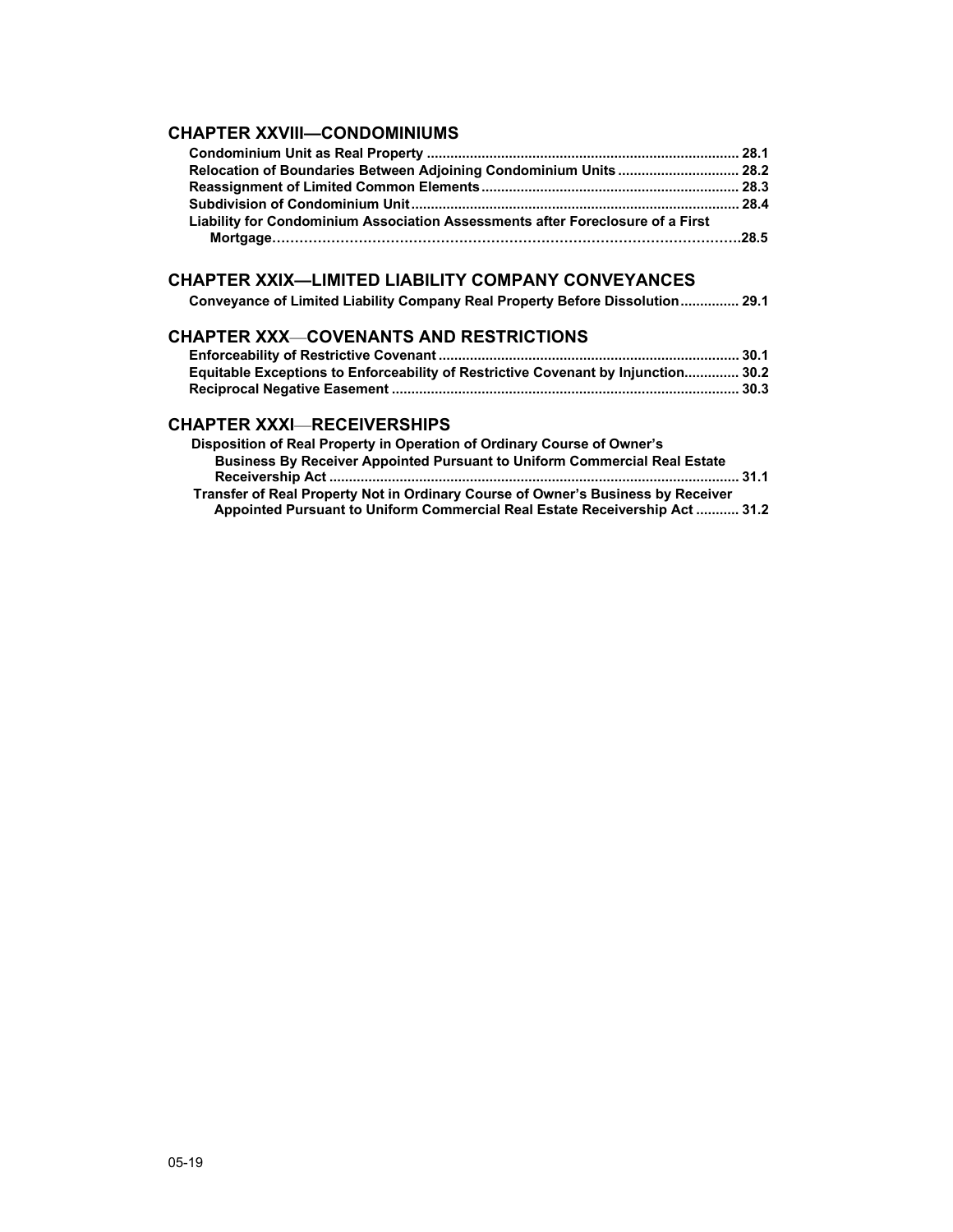## **STANDARD 1.1**

## **EFFECT OF THE MARKETABLE RECORD TITLE ACT**

### **STANDARD: THE MARKETABLE RECORD TITLE ACT REMEDIES TITLE DEFECTS WITHIN ITS SCOPE.**

- **Authorities:** MCL 565.101 through 565.109. *Rush v Sterner,* 143 Mich App 672, 373 NW2d 183 (1985); *Strong v Detroit & Mackinac Ry Co,* 167 Mich App 562, 423 NW2d 266 (1988).
- **Comment A:** The stated legislative purpose of the Marketable Record Title Act, MCL 565.101, *et seq*. (the "Act"), is to simplify and facilitate land title transactions by providing a statutory basis for establishing marketable record title to an interest in land with reference to a period of at least 40 years (at least 20 years for mineral interests as defined in MCL 565.101a). The effect of the Act is to extinguish by operation of law an interest in land whose existence depends upon any act, transaction, event or omission preceding the 40-year period (or the 20-year period for mineral interests as defined in MCL 565.101a), subject to specified exceptions and limitations. MCL 565.101a defines a mineral interest as an interest in minerals (other than an interest in oil, gas, sand, gravel, limestone, clay, or marl) owned by a person other than the surface owner.

However:

(i) before March 29, 2019 (the effective date of 2018 PA 572), an interest in land could be preserved under the Act by the recording during the 40-year period (or during the 20-year period for mineral interests as defined in MCL 565.101a) of a notice, verified by oath, setting forth the nature of the interest claimed and containing an accurate and full description of all the land affected by the notice;

(ii) a mineral interest as defined in MCL 565.101a could be preserved by the recording within three years after December 22, 1997, of a notice, verified by oath, setting forth the nature of the interest claimed and containing an accurate and full description of all the land affected by the notice; and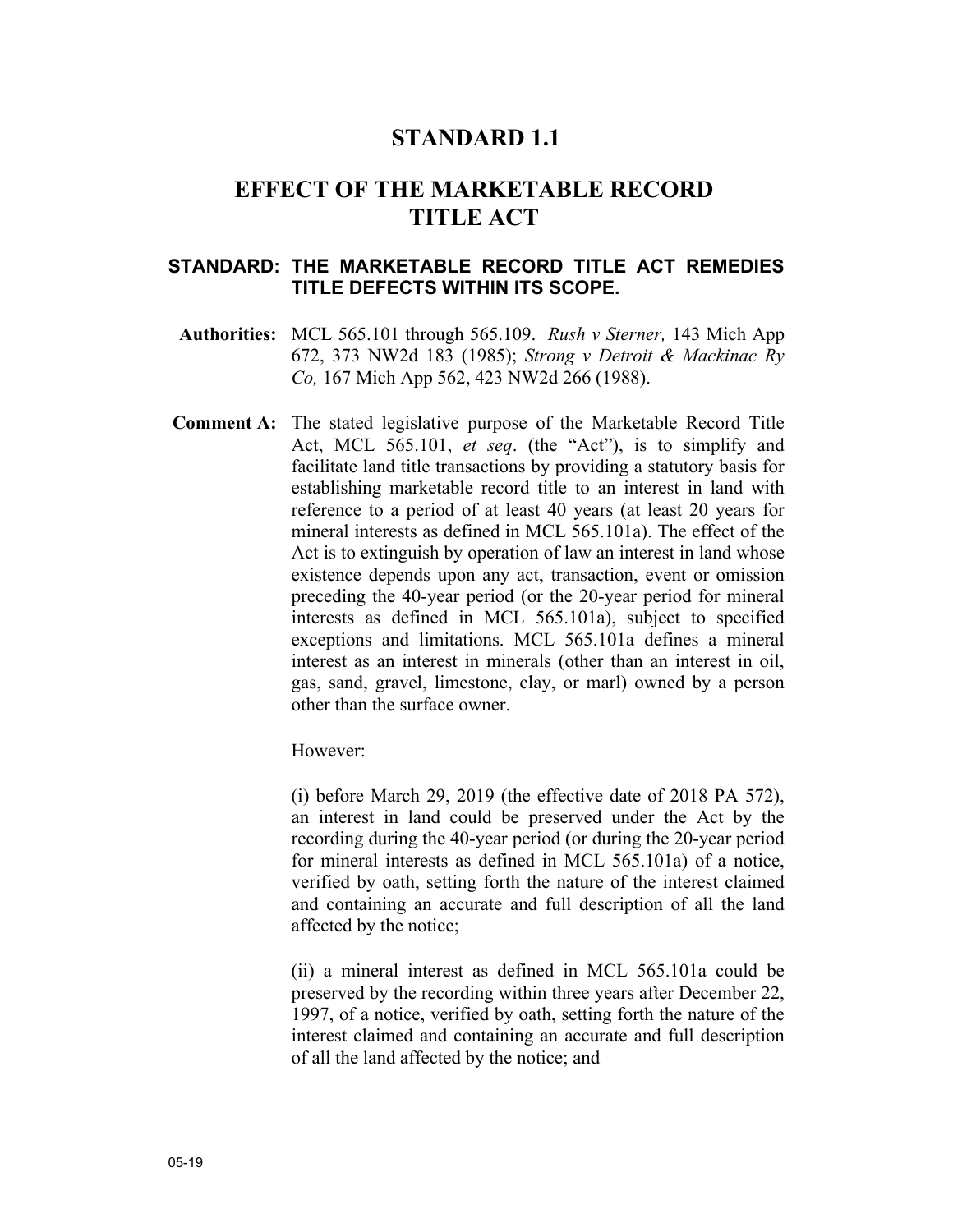(iii) on and after March 29, 2019, an interest in land may be preserved under the Act by the recording during the 40-year period (or during the 20-year period for mineral interests as defined in MCL 565.101a) of a notice, verified by oath, setting forth the nature of the interest claimed and containing an accurate and full description of all the land affected by the notice and conforming to the requirements in Section 5 of the Act, as amended by 2018 PA 572, specifying the form and content of the notice, including stating the liber and page or other countyassigned unique identifying number of the recorded instrument the claim is founded on (except that a notice of a mineral interest as defined in MCL 565.101a is not required to state the liber and page or other county-assigned unique identifying number of the recorded instrument the claim is founded on).

- **Comment B:** As discussed in Standards 1.2 and 1.3, marketable record title to an interest in land requires that there is nothing of record within the applicable period purporting to divest that interest. 2018 PA 572 amended Section 2 of the Act to limit the conveyances or other title transactions in the chain of record title (including, with certain exceptions, a notice to preserve an interest) that can effectively purport to divest an interest in land (other than a mineral interest as defined in MCL 565.101a) to those that either (i) create the divestment, or (ii) specifically refer by liber and page or other county-assigned unique identifying number to a previously recorded conveyance or other title transaction that created the divestment. MCL 565.102(2).
- **Comment C:** Because the change in Section 2 of the Act may adversely affect previously recorded interests, 2018 PA 572 also amended the Act to provide that an interest in land may be preserved by the recording within two years after March 29, 2019, of a notice, verified by oath, setting forth the nature of the interest claimed, containing an accurate and full description of all the land affected by the notice, and conforming to the requirements for the form and content of the notice, including (except in the case of a mineral interest as defined in MCL 565.101a) the liber and page or other county-assigned unique identifying number of the recorded instrument the claim is founded on. MCL 565.103(1) and 565.105(1).
- **Comment D:** The title resulting from application of the Act's remedial provisions is marketable record title. MCL 565.103. Marketable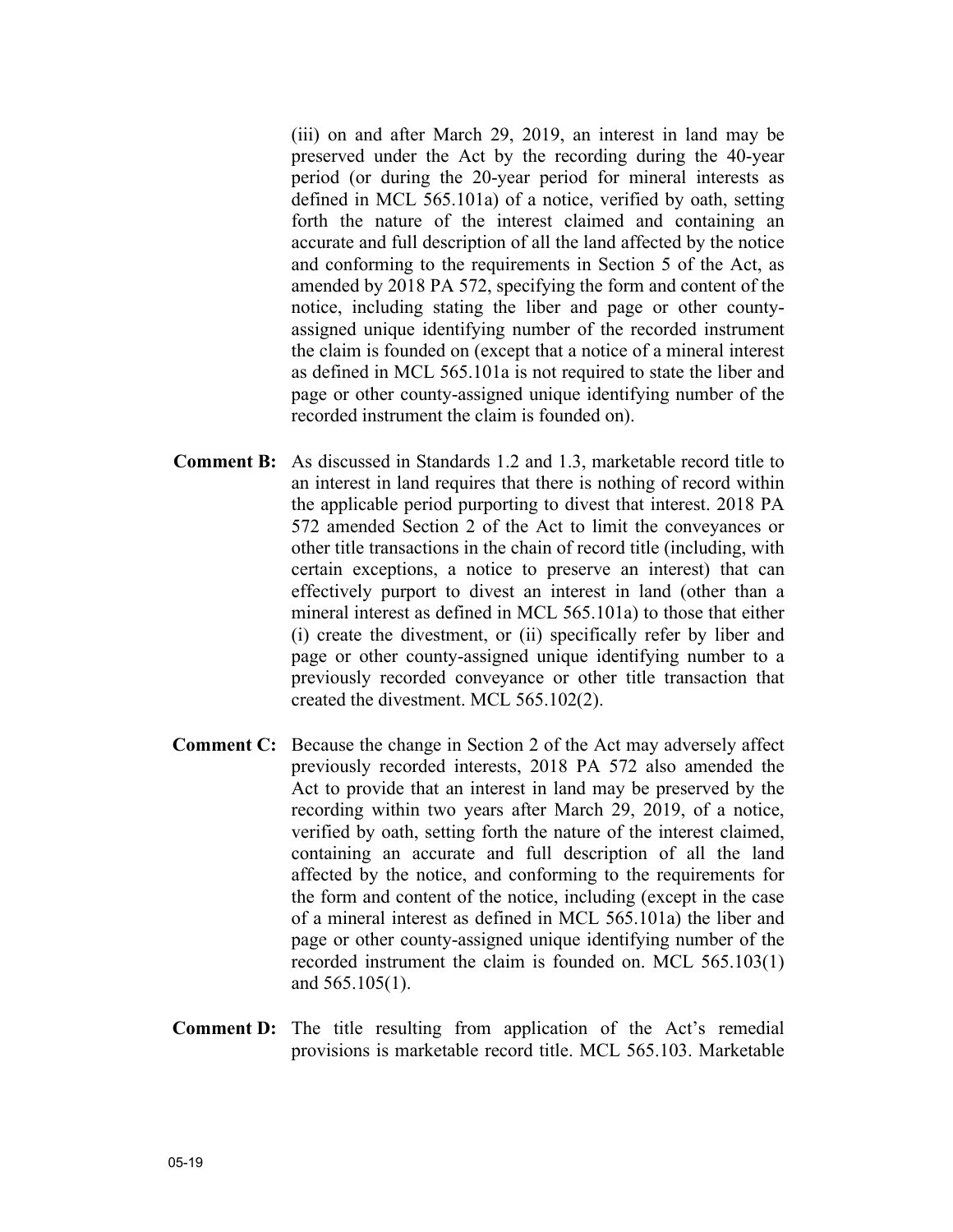record title under the Act may not be equivalent, however, to a marketable title at common law or to a commercially marketable or merchantable title, as those terms are generally used. One may have a marketable record title under the Act, which is still properly subject to objection.

- **Note:** See Standard 15.4 with respect to certain severed oil and gas interests.
- **Caveat:** With reference to the 1997 amendments to the Act that granted a grace period for preserving mineral interests as defined in MCL 565.101a, the Michigan Attorney General opined that the grace period applied only to the recording of notices to preserve an interest that had not been previously barred or extinguished under the terms of the Act. OAG 2004, No. 7148 (January 26, 2004).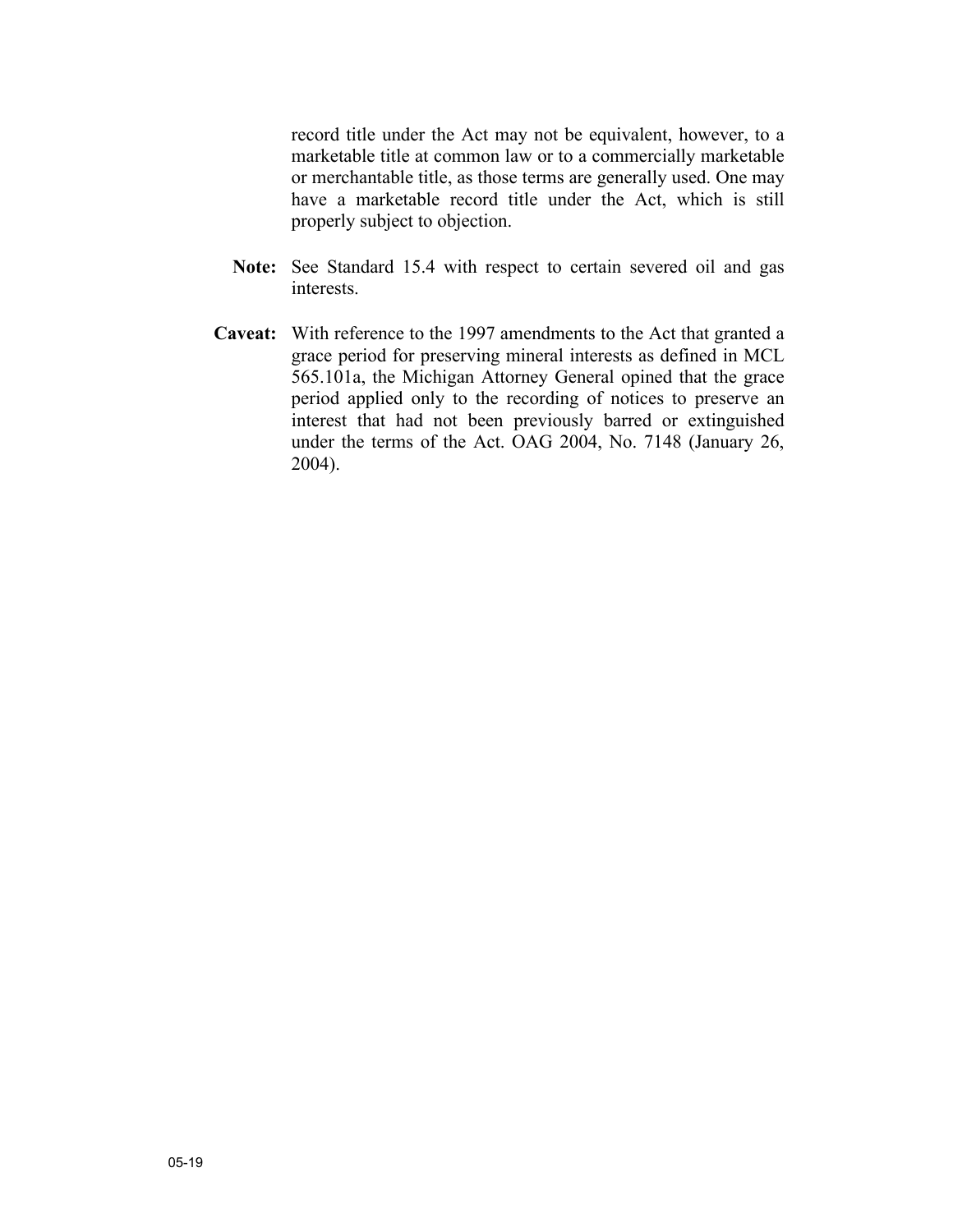## **STANDARD 1.2**

## **ELEMENTS OF MARKETABLE RECORD TITLE**

### **STANDARD: A PERSON HAS MARKETABLE RECORD TITLE TO AN INTEREST IN LAND IF:**

**(A) THERE IS AN UNBROKEN CHAIN OF RECORD TITLE TO THAT INTEREST FOR AT LEAST 40 YEARS (AT LEAST 20 YEARS FOR MINERAL INTERESTS AS DEFINED IN MCL 565.101a); AND** 

### **(B) THERE IS NO ONE IN HOSTILE POSSESSION OF THE LAND.**

- **Authorities:** MCL 565.101, 565.101a and 565.103. *Cook v Grand River Hydroelectric Power Co,* 131 Mich App 821, 346 NW2d 881 (1984); *Rush v Sterner,* 143 Mich App 672, 373 NW2d 183 (1985); *Strong v Detroit & Mackinac Ry Co,* 167 Mich App 562, 423 NW2d 266 (1988).
	- **Comment:** The required period of an unbroken chain of record title is 20 years with respect to a mineral interest, which is defined in MCL 565.101a as an interest in minerals (other than an interest in oil, gas, sand, gravel, limestone, clay, or marl) owned by a person other than the surface owner.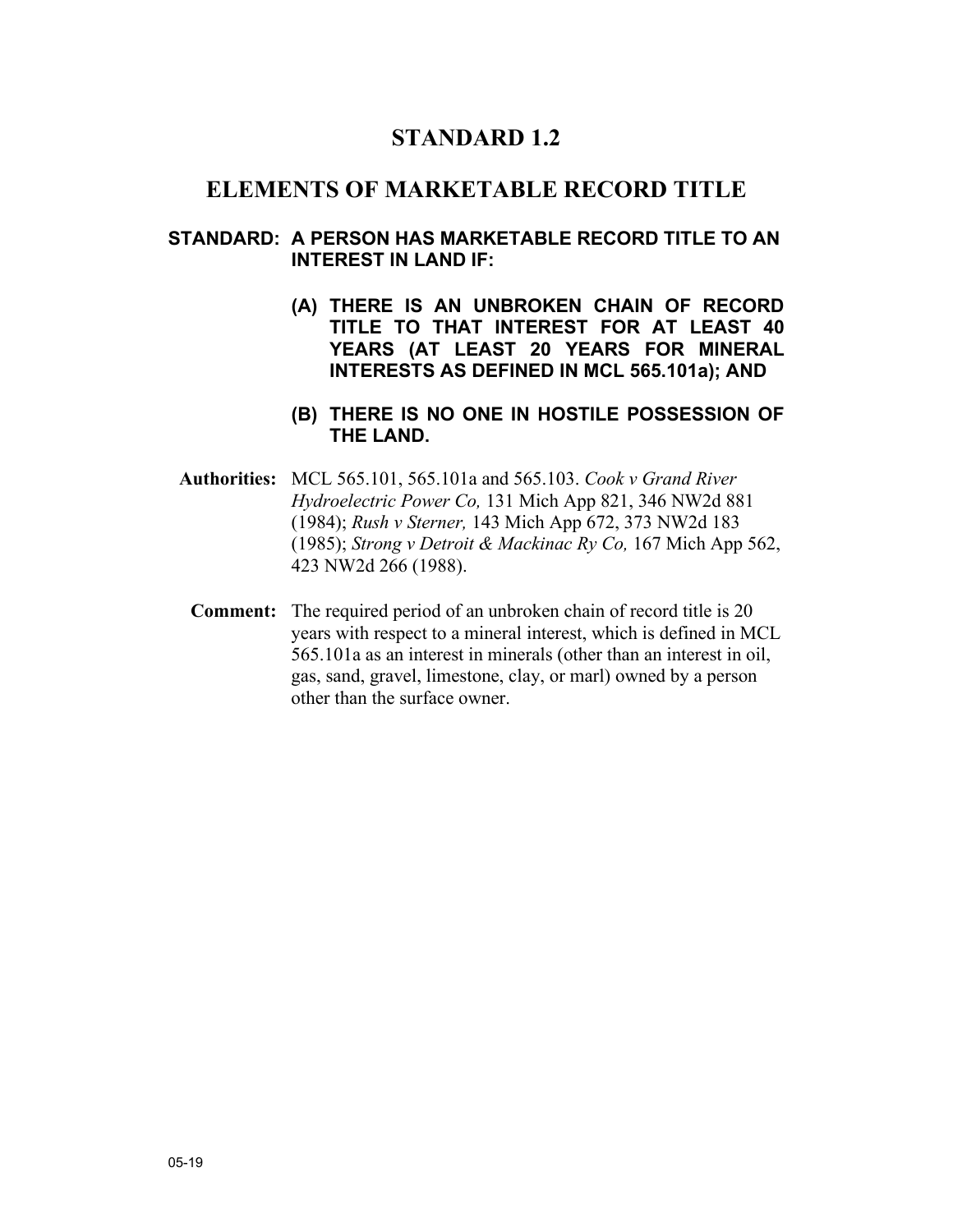## **STANDARD 8.3**

## **CONVEYANCE FROM TRUSTEE UNDER EXPRESS TRUST EVIDENCED BY CERTIFICATE OF TRUST**

- **STANDARD: A CONVEYANCE FROM A TRUSTEE APPOINTED UNDER A TRUST WHOSE NECESSARY TERMS ARE EXPRESSED IN THE INSTRUMENT CREATING THE TRUSTEE'S ESTATE PROVIDES THE GRANTEE THE PROTECTION OF A SUBSEQUENT PURCHASER IN GOOD FAITH UNDER MCL 565.29 IF A CERTIFICATE OF TRUST COMPLYING WITH MCL 700.7913 (A) IS OF PUBLIC RECORD, (B) ESTABLISHES OR EVIDENCES THE EXISTENCE OF A VALID TRUST AND (C) CONTAINS VALID AUTHORITY FOR THE CONVEYANCE.**
	- **Problem A:** Blackacre was deeded to "Richard Roe as trustee to collect rents" and pay to James Smith for his life." No such trust instrument or certificate of trust was recorded. Roe, as trustee, deeded Blackacre to Simon Grant. Does Grant have the protection provided to a subsequent purchaser in good faith under MCL 565.29?

**Answer:** No.

**Problem B:** Blackacre was owned by Richard Roe as trustee under a trust agreement conferring upon the trustee the express power to sell and convey any real property constituting part of the trust corpus. A certificate of trust complying with the requirements of MCL 700.7913 was recorded. Roe, as trustee, deeded Blackacre to Simon Grant. Does Grant have the protection provided to a subsequent purchaser in good faith under MCL 565.29?

#### **Answer:** Yes.

**Problem C:** Blackacre was deeded to Richard Roe as trustee under a valid recorded trust. The trust agreement conferred power of sale only with the consent of a majority of the beneficiaries. Roe, as trustee, deeded Blackacre to Simon Grant, but a majority of the beneficiaries did not join therein or otherwise evidence their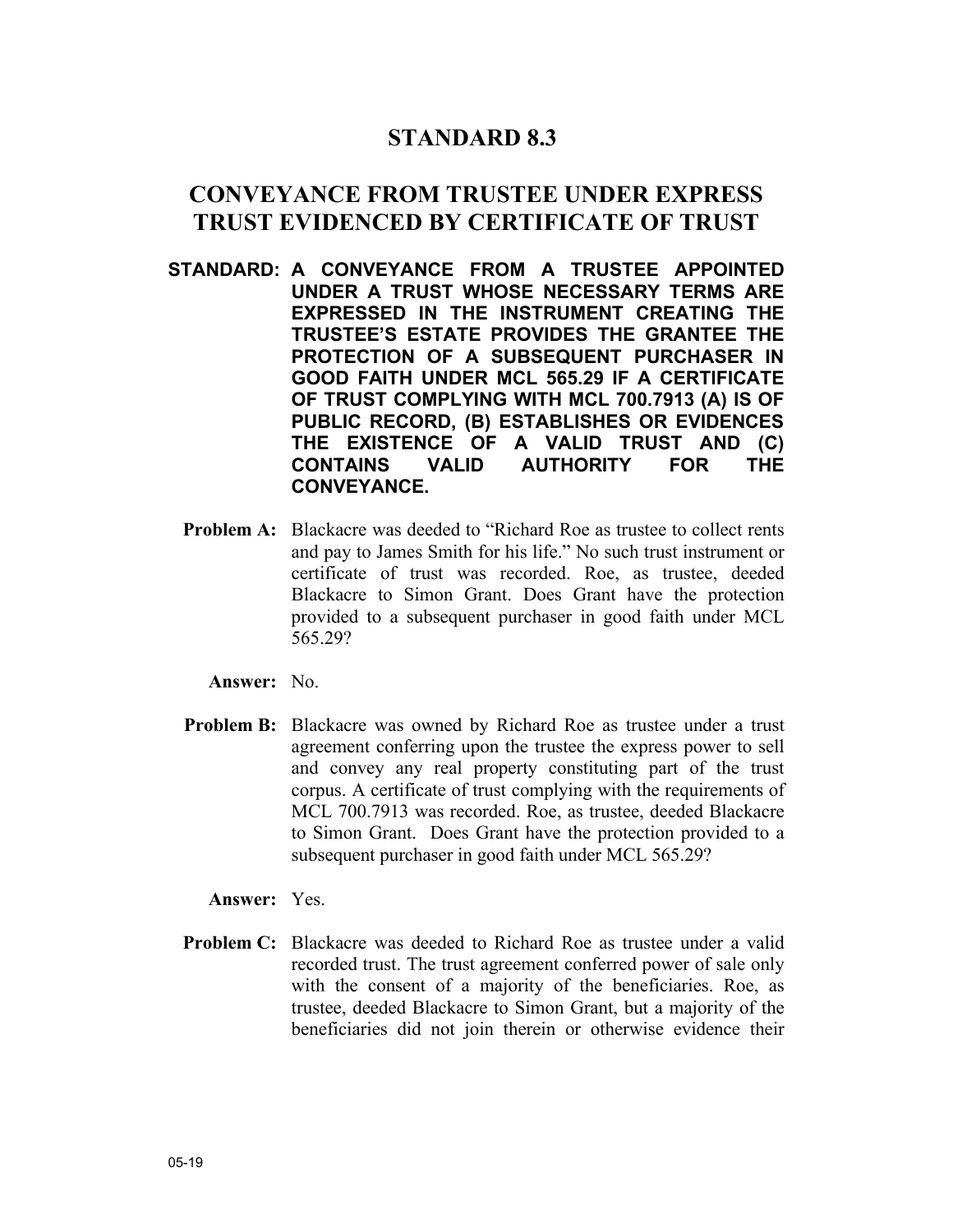consent of record. Does Grant have the protection provided to a subsequent purchaser in good faith under MCL 565.29?

**Answer:** No.

**Authorities:** Generally: MCL 555.11 through 555.23; 1991 PA 133, as amended, being MCL 565.431, 565.434 and 565.435; MCL 700.7103; 2018 PA 491, being MCL 700.7913; MCL 565.29.

Problem C: *Palmer v Williams*, 24 Mich 328 (1872).

**Comment A:** The Michigan Trust Code (MCL 700.7101 *et seq*.) became effective on April 1, 2010. Section 7913 (MCL 700.7913) prescribes the contents and execution of a certificate of trust. The provisions of MCL 700.7913 and MCL 565.432-.433 (now repealed) were similar but not exactly the same. Both statutes provided protection to parties that rely in good faith on the provisions in a certificate of trust.

> A significant difference between the two statutes relates to the execution of a certificate of trust. MCL 700.7913 provides that a "certificate of trust may be signed or otherwise authenticated by the settlor, any trustee, or an attorney for the settlor or trustee." MCL 565.433 states that a "certificate of trust existence and authority shall be executed by the settlor or grantor; an attorney for the settlor, grantor, or trustee; or an officer of a banking institution or an attorney if then acting as a trustee." Under MCL 565.433 a successor trustee would not be a proper person to sign a certificate of trust unless the trustee is one of the persons identified therein.

> 2018 PA 492 repealed MCL 565.432, 565.433 and 565.436 and amended 565.431, 565.434 and 565.435. Also, 2018 PA 491 amended MCL 700.7913. MCL 565.431, 565.434 and 565.435 permit the recording of a certificate of trust in accordance with the provisions of MCL 700.7913. MCL 700.7913(2) provides that "A certificate of trust may be signed or otherwise authenticated by the settlor, any trustee, or an attorney for the settlor or trustee."

> The Committee expresses no opinion as to whether a grantee in a deed from a successor trustee who executed and recorded a trust certificate of existence and authority under MCL 565.432 and MCL 565.433 (now repealed) has the protection provided to a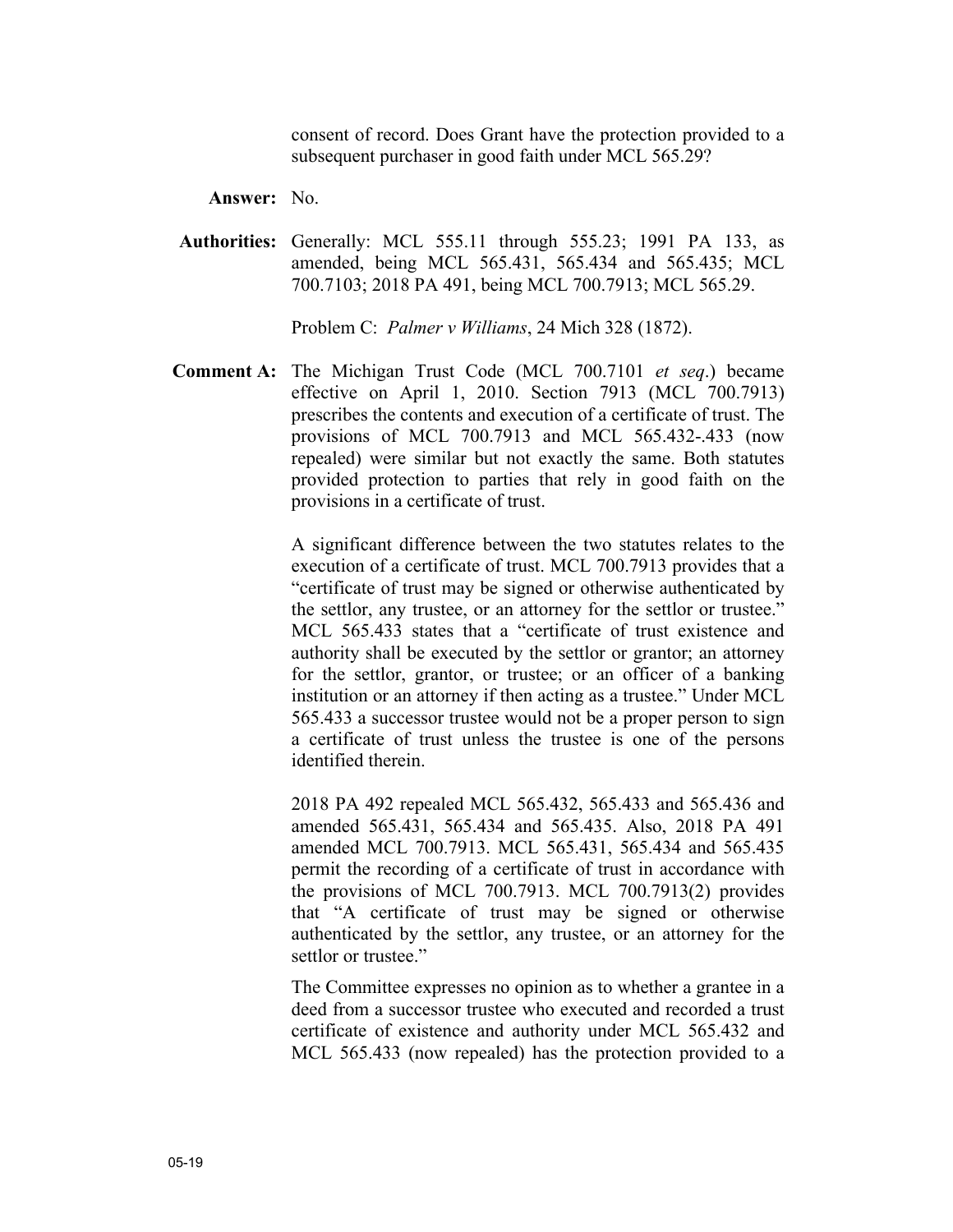subsequent purchaser in good faith under MCL 565.29.

- **Comment B:** In light of 1991 PA 133, 2018 PA 492 and 2018 PA 491 and the longstanding practice of accepting a recorded trust instrument and all amendments evidencing the authority of a trustee to convey title to real property, the recording of a trust instrument and all amendments as an alternative to recording a certificate of trust would provide the same protection afforded to a subsequent purchaser in good faith under MCL 565.29.
	- **Caveat:** This Standard addresses the requirements for establishing the protection provided to a subsequent purchaser in good faith under MCL 565.29 in connection with deeds by trustees where the trust terms are sufficiently expressed of record to constitute notice of the existence of the trust. It does not apply to deeds from so-called naked trustees or other grantors where the trust is not fully expressed. See, Standard 8.2.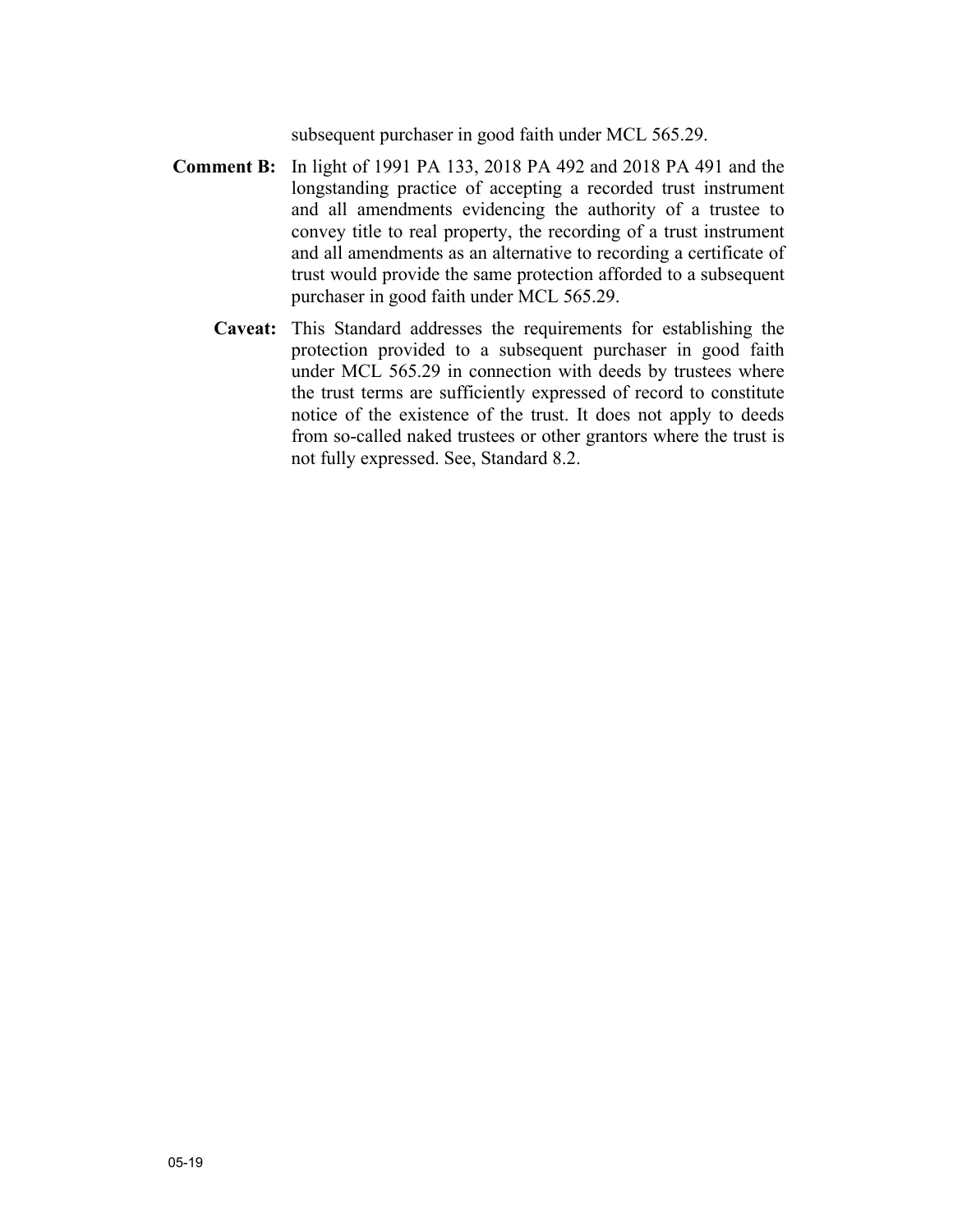## **STANDARD 14.10**

### **CREATION OF EASEMENT BY PRESCRIPTION**

### **STANDARD: AN EASEMENT IS CREATED BY PRESCRIPTION IF, FOR A PERIOD OF FIFTEEN YEARS, A CLAIMANT'S USE OF THE LAND OF ANOTHER HAS BEEN:**

- **(A) ACTUAL;**
- **(B) CONTINUOUS;**
- **(C) OPEN;**
- **(D) NOTORIOUS;**
- **(E) HOSTILE; AND**
- **(F) UNINTERRUPTED.**
- **Authorities:** MCL 600.5801(4). *Marlette Auto Wash, LLC v Van Dyke SC Properties, LLC*, 501 Mich 192; 912 NW2d 161 (2018).
- **Comment A:** If a claimant's otherwise qualifying period of use is less than 15 years, the claimant may tack the qualifying periods of use of its predecessors in interest to satisfy the 15-year statutory period if there is privity of estate. *Marlette, supra*, at 203*; Stewart v Hunt,*  303 Mich 161; 5 NW2d 737 (1942)*.*
- **Comment B:** The opinion in *Marlette, supra*, at 203-204, concluded that if a prescriptive easement vests with the claimant's predecessors in interest, the easement is appurtenant and transfers to subsequent owners in the property's chain of title without the need for the subsequent owner to establish privity of estate.
- **Comment C:** Unlike adverse possession, prescription does not require that the use be exclusive. *Marlette, supra*, at 202.
- **Comment D:** The Committee expresses no opinion as to what specific acts may constitute each of the elements set forth in (A) through (F) above.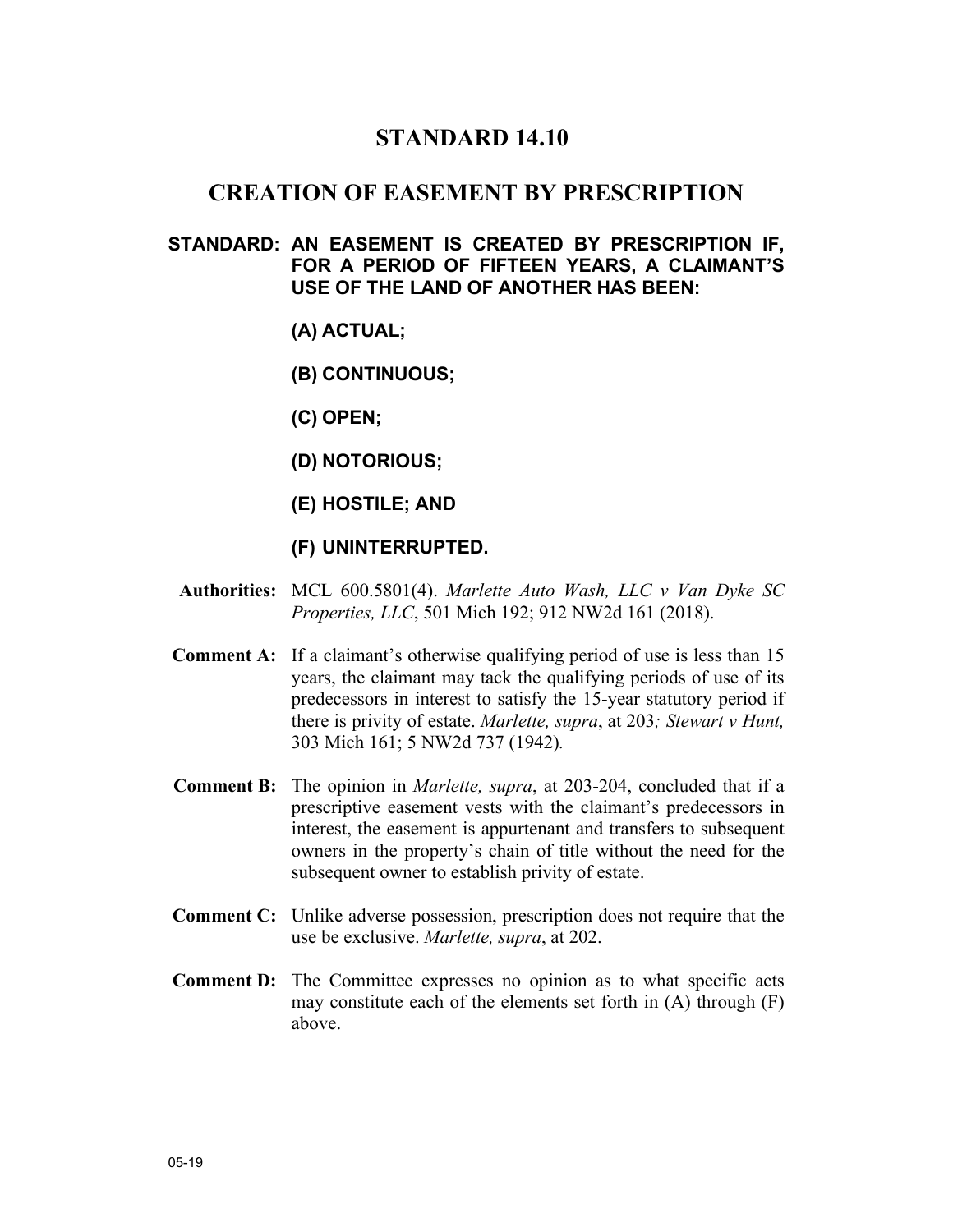## **STANDARD 16.14**

## **LEGAL PROCEEDINGS THAT BAR FORECLOSURE BY ADVERTISEMENT**

- **STANDARD: FORECLOSURE BY ADVERTISEMENT IS BARRED IF LEGAL PROCEEDINGS ARE PENDING IN WHICH JUDGMENT ON THE MORTGAGE DEBT MAY BE RENDERED OR IF A JUDGMENT HAS BEEN RENDERED AND EXECUTION HAS NOT BEEN RETURNED UNSATISFIED IN WHOLE OR IN PART.**
	- **Problem A:** A mortgage given by Robert Brown to Edward Lane was in default. Brown died and his estate was probated. At the hearing on claims, Lane's claim for the mortgage debt was allowed, but it was never paid. Lane later foreclosed the mortgage by advertisement. Was the foreclosure valid?
		- **Answer:** Yes. The filing of a claim against the estate of a mortgagor is not a "suit or proceeding at law" within the meaning of the statute setting forth the prerequisites for foreclosure of mortgages by advertisement.
	- **Problem B:** A mortgage given by Robert Brown to Edward Lane was in default. Lane sued to collect the mortgage debt and obtained a judgment for the amount owing on the debt. Execution on the judgment was returned unsatisfied. Lane later foreclosed the mortgage by advertisement. Was the foreclosure valid?
		- **Answer:** Yes. After execution on the judgment was returned unsatisfied, the mortgagee was entitled to foreclose by advertisement.
	- **Problem C:** Same facts as in Problem B, except that while the suit was pending Lane foreclosed his mortgage by advertisement. Was the foreclosure valid?
		- **Answer:** No. Until the suit is discontinued or, if judgment is rendered, execution upon the judgment is returned unsatisfied, in whole or in part, foreclosure of the mortgage by advertisement is barred.
- **Authorities:** Generally: MCL 600.3204(1)(b). Problem A: *Larzelere v Starkweather*, 38 Mich 96 (1878).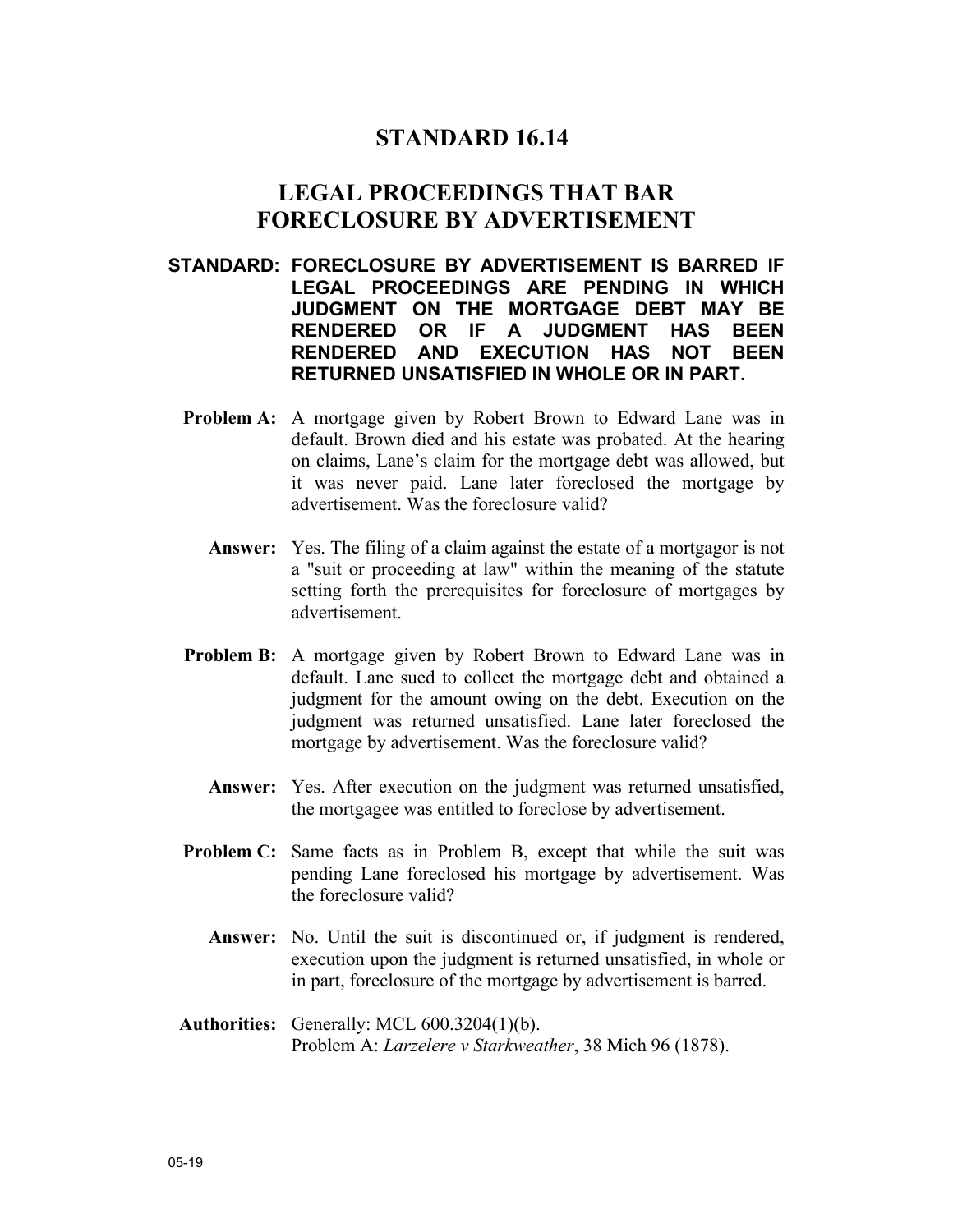- **Comment A:** In construing a predecessor statute to MCL 600.3204(l)(b), the Supreme Court has stated that the object of the statute "is to prevent proceedings, at the same time to prosecute the personal liability of the mortgagor and pursue the land." *Lee v Clary*, 38 Mich 223, 227 (1878).
- **Comment B:** In *United States v Leslie*, 421 F2d 763 (CA 6, 1970), the court held that a suit against a guarantor of the mortgage debt pursuant to a guaranty which is not conditioned on the mortgagee proceeding against the mortgagor or the property is not an action or proceeding to recover the mortgage debt, and a suit against the guarantor may proceed while foreclosure by advertisement is pending. See also, *Greenville Lafayette, LLC v Elgin State Bank*, 296 Mich App 284, 818 NW2d 460 (2012).
- **Comment C:** An action or proceeding brought by a mortgagee for the appointment of a receiver is not an action or proceeding to recover a debt and does not bar foreclosure by advertisement. MCL 600.3204(1)(b) and 554.1035(f).